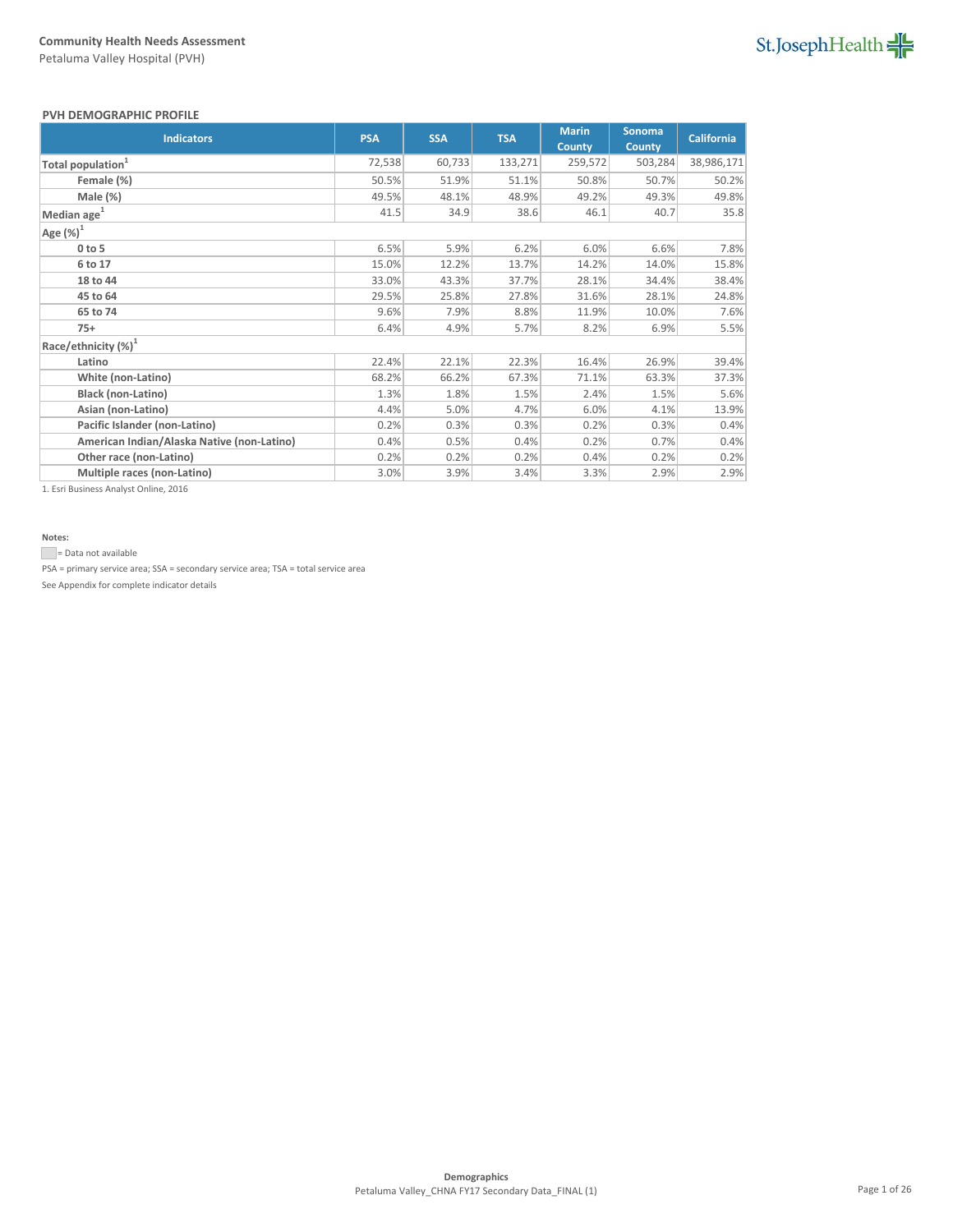# St.JosephHealth

### **PVH SOCIO-ECONOMIC PROFILE**

# CHIS NE

| L VII JUCIU-LCUNUIVIIC LIVULILL                                                                        |            |            |            |              |               |                   |
|--------------------------------------------------------------------------------------------------------|------------|------------|------------|--------------|---------------|-------------------|
| <b>Indicators</b>                                                                                      | <b>PSA</b> | <b>SSA</b> | <b>TSA</b> | <b>Marin</b> | <b>Sonoma</b> | <b>California</b> |
|                                                                                                        |            |            |            | County       | County        |                   |
| Median household income <sup>1</sup>                                                                   | \$77,319   | \$60,202   | \$68,661   | \$95,860     | \$63,910      | \$62,554          |
| Children (ages 0-17) living below 100% of the federal poverty level                                    | 12.9%      | 9.3%       | 11.4%      | 10.8%        | 15.1%         | 22.7%             |
| $(FPL)$ $(\%)^2$                                                                                       |            |            |            |              |               |                   |
| Older adults (ages 65+) living below 100% of the FPL $(\%)^2$                                          | 6.6%       | 7.9%       | 7.1%       | 5.3%         | 6.8%          | 10.2%             |
| Households living below 100% of the FPL $(\%)^2$                                                       | 6.3%       | 7.1%       | 6.6%       | 5.3%         | 7.6%          | 12.3%             |
| Households living below 200% of the FPL $(\%)^2$                                                       | 17.3%      | 19.8%      | 18.3%      | 13.6%        | 21.6%         | 29.8%             |
| Unemployment rate $(\%)^2$                                                                             | 8.2%       | 10.5%      | 9.2%       | 7.2%         | 9.6%          | 11.0%             |
| Population ages 25+ with less than high school diploma $\left(\% \right)^2$                            | 11.0%      | 11.7%      | 11.3%      | 7.5%         | 13.2%         | 18.5%             |
| Gini coefficient (measure of income inequality)                                                        |            |            |            | 0.516        | 0.446         | 0.478             |
| Low-income food insecurity (ages 18+)                                                                  | 3.8%       | 5.0%       | 4.3%       | 2.3%         | 5.3%          | 8.1%              |
| Population enrolled in Medi-Cal (%) <sup>2</sup>                                                       | 12.3%      | 13.9%      | 13.0%      | 10.6%        | 15.8%         | 20.3%             |
| Language spoken at home $(\%)^2$                                                                       |            |            |            |              |               |                   |
| <b>Only English</b>                                                                                    | 75.0%      | 77.9%      | 76.3%      | 76.5%        | 74.3%         | 56.2%             |
| Language spoken at home - other than English and speaks English less than "very well" (%) <sup>2</sup> |            |            |            |              |               |                   |
| Spanish                                                                                                | 7.8%       | 6.0%       | 7.0%       | 6.1%         | 8.9%          | 12.6%             |
| Other languages*                                                                                       | 2.3%       | 2.4%       | 2.3%       | 3.0%         | 1.9%          | 6.5%              |
| Percent of population ages 0 to 17 that is non-citizen $(\%)^2$                                        | 3.1%       | 1.4%       | 2.4%       | 4.4%         | 3.9%          | 4.4%              |
| Percent of population ages 18+ that is non-citizen $(\%)^2$                                            | 11.6%      | 8.2%       | 10.0%      | 12.2%        | 11.3%         | 17.2%             |
| Veteran population $(\%)^2$                                                                            | 8.2%       | 7.1%       | 7.7%       | 7.4%         | 8.3%          | 6.4%              |

1. Esri Business Analyst Online, 2016

2. U.S. Census Bureau American FactFinder, 2010-2014

\*Includes Chinese, Portuguese, and Vietnamese among other languages

## **Notes:**

= Data not available

PSA = primary service area; SSA = secondary service area; TSA = total service area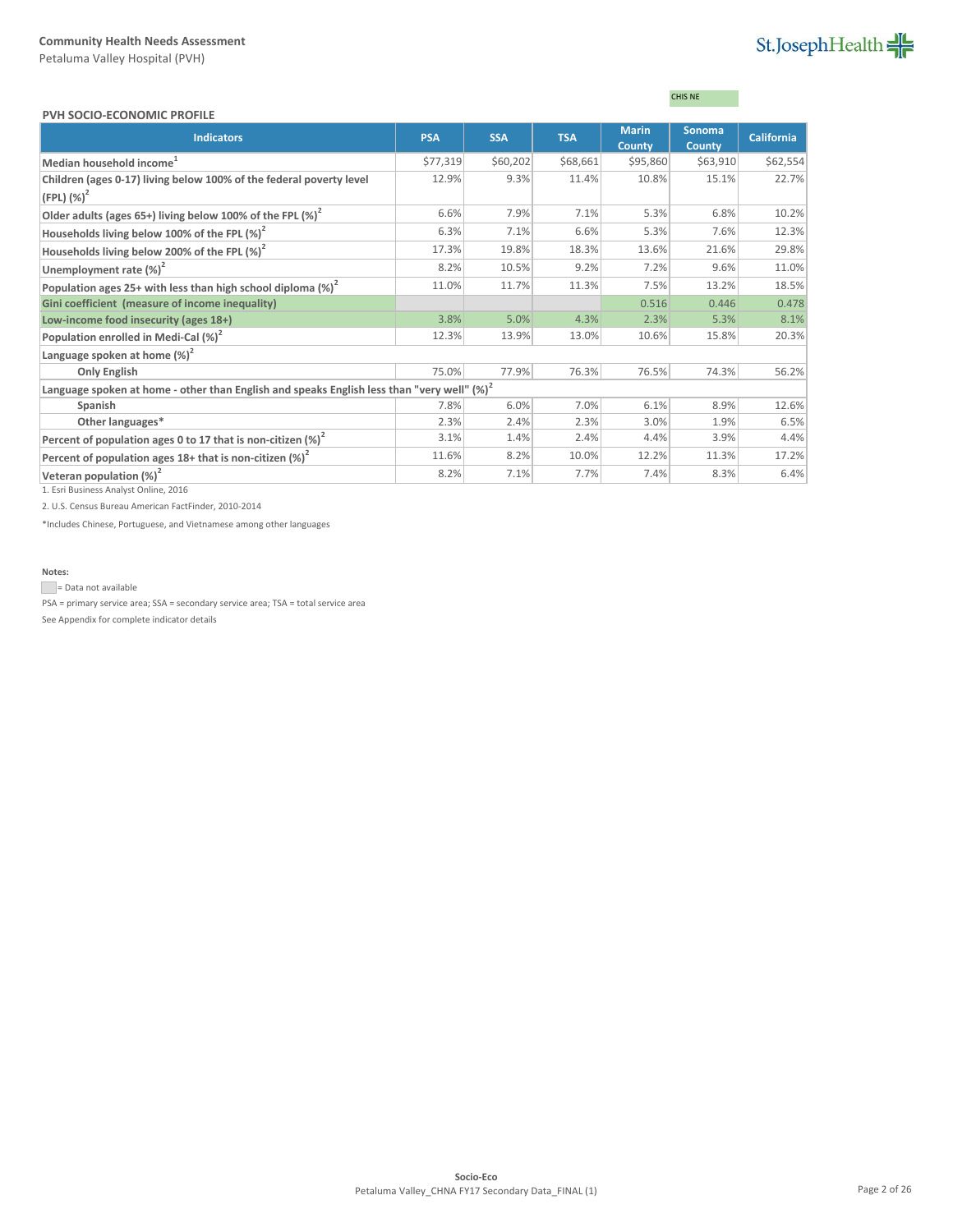Petaluma Valley Hospital (PVH)

# St.JosephHealth

### **PVH PHYSICAL ENVIRONMENT PROFILE**

| CHIS NE |
|---------|
|---------|

| <b>Indicators</b>                                                 | <b>PSA</b> | <b>SSA</b> | <b>TSA</b> | <b>Marin</b><br><b>County</b> | <b>Sonoma</b><br><b>County</b> | <b>California</b> |
|-------------------------------------------------------------------|------------|------------|------------|-------------------------------|--------------------------------|-------------------|
| <b>Housing</b>                                                    |            |            |            |                               |                                |                   |
| Households with more than one occupant per room (%) <sup>-1</sup> | 3.7%       | 4.1%       | 3.8%       | 3.3%                          | 4.9%                           | 8.2%              |
| Renters who pay 30% or more of household income on rent $(\%)^1$  | 52.4%      | 61.5%      | 57.2%      | 55.9%                         | 57.8%                          | 57.2%             |
| 1 U.S. Census Bureau American FactFinder, 2010-2014               |            |            |            |                               |                                |                   |

1. U.S. Census Bureau American FactFinder, 2010-2014

| <b>PSA</b> | <b>SSA</b> | <b>TSA</b> | <b>Marin</b><br><b>County</b> | <b>Sonoma</b><br><b>County</b> | <b>California</b> |
|------------|------------|------------|-------------------------------|--------------------------------|-------------------|
|            |            |            |                               |                                |                   |
|            |            |            | 40.6%                         | 31.0%                          | 37.7%             |
|            |            |            |                               |                                |                   |
|            |            | 44.1%      | 34.2%                         | 39.5%                          |                   |

1. U.S. Census Bureau American FactFinder, 2010-2014

| Indicators                       | <b>PSA</b> | <b>SSA</b> | <b>TSA</b> | <b>Marin</b><br><b>County</b> | <b>Sonoma</b><br>County | <b>California</b> |
|----------------------------------|------------|------------|------------|-------------------------------|-------------------------|-------------------|
| Environmental                    |            |            |            |                               |                         |                   |
| <b>Pollution burden</b>          | 15.192     | 15.497     | 15.436     | 10.434                        | 15.274                  | 25.312            |
| Ozone ratio                      | 0          |            |            |                               | $\overline{0}$          | 0.109             |
| Particulate matter (PM2.5) ug/m3 | 6.141      | 5.788      | 5.859      | 6.779                         | 5.284                   | 9.081             |

**Notes:**

Data not available

PSA = primary service area; SSA = secondary service area; TSA = total service area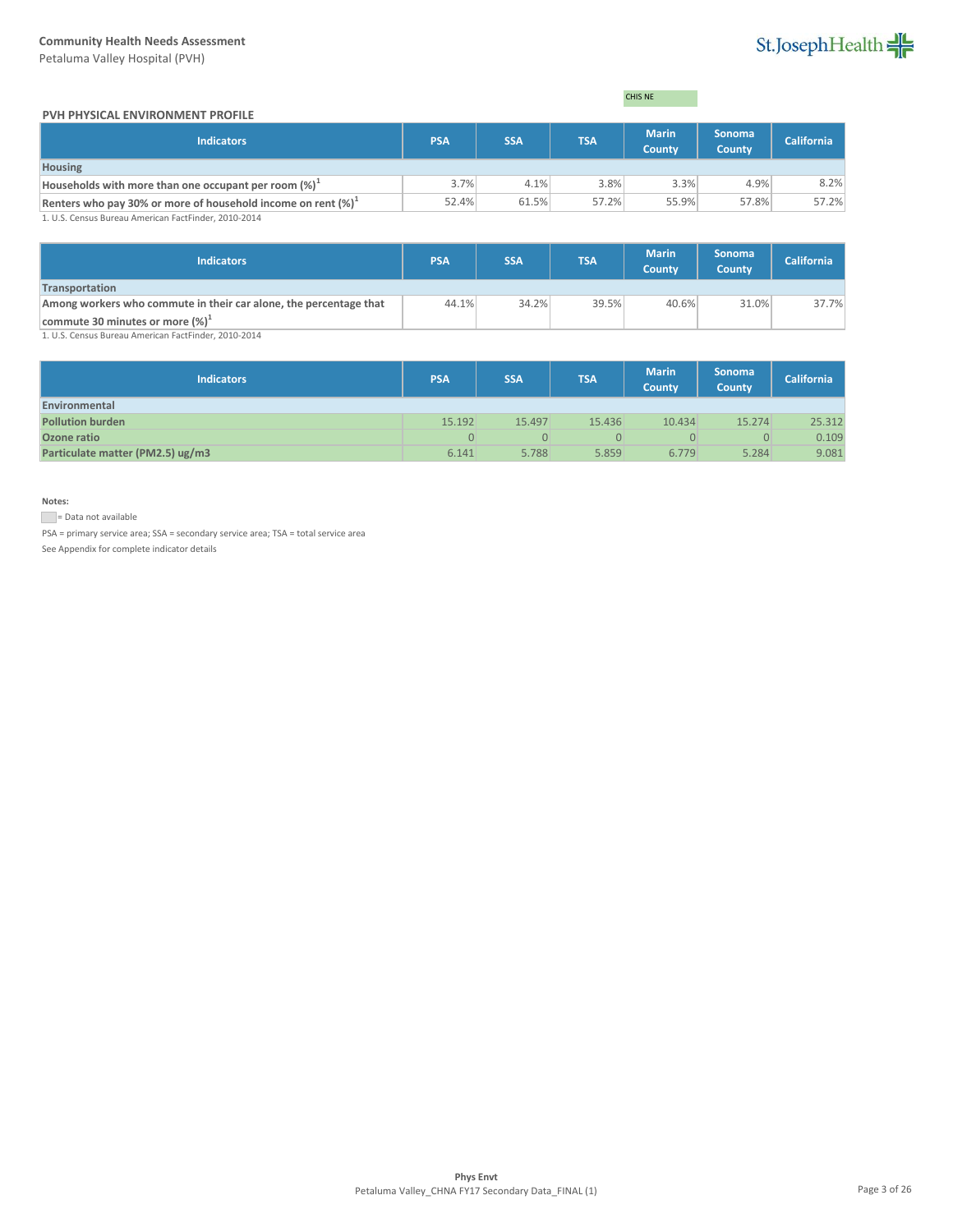

### **PVH CITY LEVEL INDICATORS**

| <b>Indicators</b>                                                                       | Cotati | Dillon Beach Inverness | <b>Marshall</b> | Penngrove | Petaluma | <b>Rohnert</b><br>Park | <b>Tomales</b> |
|-----------------------------------------------------------------------------------------|--------|------------------------|-----------------|-----------|----------|------------------------|----------------|
| Socio-Economic Factors                                                                  |        |                        |                 |           |          |                        |                |
| Violent crimes, rate per 100,000 inhabitants <sup>1</sup>                               | 449.2  |                        |                 |           | 339.5    | 386.9                  |                |
| Domestic violence calls for assistance, rate per 1,000 residents<br>(county, state) $2$ |        |                        |                 |           |          |                        |                |
| Number of domestic violence calls for assistance <sup>2</sup>                           | 32     |                        |                 |           | 184      | 146                    |                |
| Child abuse allegations, rate per 1,000 children <sup>3</sup>                           |        |                        |                 |           |          |                        |                |
| Substantiated child abuse allegations, rate per 1,000 children <sup>3</sup>             |        |                        |                 |           |          |                        |                |

1. California Department of Justice , 2014

2. Kidsdata.org, 2014

3. California Child Welfare Indicators Project (CCWIP), 2015

| <b>Indicators</b>                                                       | Cotati  | Dillon Beach Inverness |        | Marshall   Penngrove | Petaluma | <b>Rohnert</b><br>Park | <b>Tomales</b> |
|-------------------------------------------------------------------------|---------|------------------------|--------|----------------------|----------|------------------------|----------------|
| <b>Physical Environment</b>                                             |         |                        |        |                      |          |                        |                |
| Percent of population living within half mile of transit $(\%)^{\perp}$ | $0.0\%$ | 0.0%                   | 0.0%   | 0.0%                 | 6.0%     | 6.3%                   | 0.0%           |
| Percent of residents within half mile of a park, beach, or open         | 90.4%   | $0.0\%$                | 100.0% | 0.0%                 | 98.1%    | 93.1%                  | 0.0%           |
| space $(\%)^{\perp}$                                                    |         |                        |        |                      |          |                        |                |

1. California Department of Public Health, 2012

**Notes:**

Data not available

PSA = primary service area; SSA = secondary service area; TSA = total service area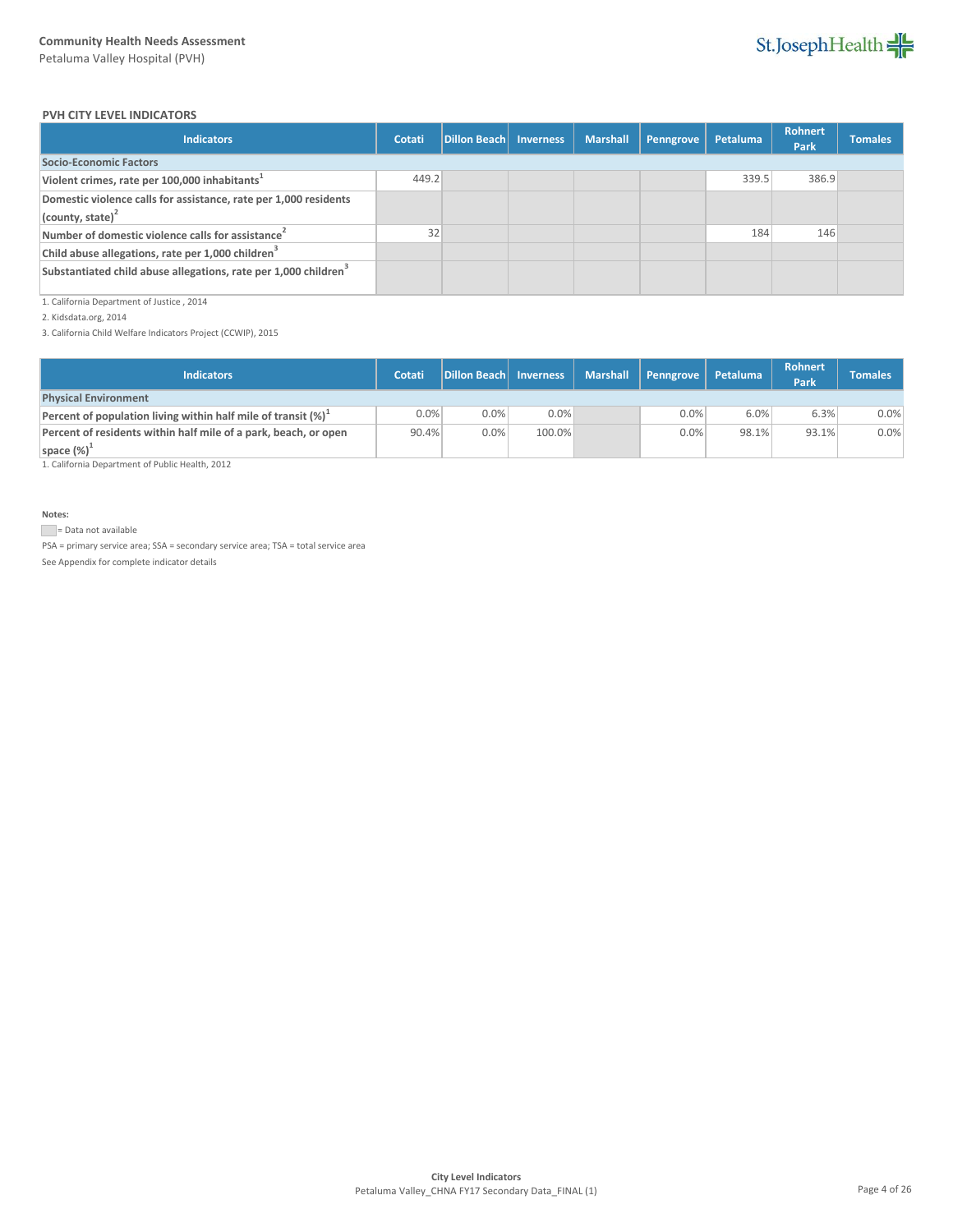

### **PVH CITY LEVEL INDICATORS**

| <b>Indicators</b>                                                           | <b>Valley Ford</b> | <b>Marin</b><br><b>County</b> | <b>Sonoma</b><br><b>County</b> | <b>California</b> |
|-----------------------------------------------------------------------------|--------------------|-------------------------------|--------------------------------|-------------------|
| <b>Socio-Economic Factors</b>                                               |                    |                               |                                |                   |
| Violent crimes, rate per 100,000 inhabitants <sup>1</sup>                   |                    | 176.8                         | 370.3                          | 397.8             |
| Domestic violence calls for assistance, rate per 1,000 residents            |                    | 4.1                           | 4.6                            | 6.0               |
| $\vert$ (county, state) <sup>2</sup>                                        |                    |                               |                                |                   |
| Number of domestic violence calls for assistance <sup>2</sup>               |                    | 703                           | 1,591                          | 155,965           |
| Child abuse allegations, rate per 1,000 children <sup>3</sup>               |                    | 28.4                          | 21.1                           | 54.7              |
| Substantiated child abuse allegations, rate per 1,000 children <sup>3</sup> |                    | 4.0                           | 4.6                            | 9.1               |

1. California Department of Justice , 2014

2. Kidsdata.org, 2014

3. California Child Welfare Indicators Project (CCWIP), 2015

| <b>Indicators</b>                                                 | <b>Valley Ford</b> | <b>Marin</b><br><b>County</b> | <b>Sonoma</b><br><b>County</b> | <b>California</b> |
|-------------------------------------------------------------------|--------------------|-------------------------------|--------------------------------|-------------------|
| <b>Physical Environment</b>                                       |                    |                               |                                |                   |
| Percent of population living within half mile of transit $(\%)^1$ | 0.0%               | 45.1%                         | 17.3%                          |                   |
| Percent of residents within half mile of a park, beach, or open   | 0.0%               | 97.4%                         | 74.1%                          | 73.8%             |
| space $(\%)^1$                                                    |                    |                               |                                |                   |

1. California Department of Public Health, 2012

**Notes:**

Data not available

PSA = primary service area; SSA = secondary service area; TSA = total service area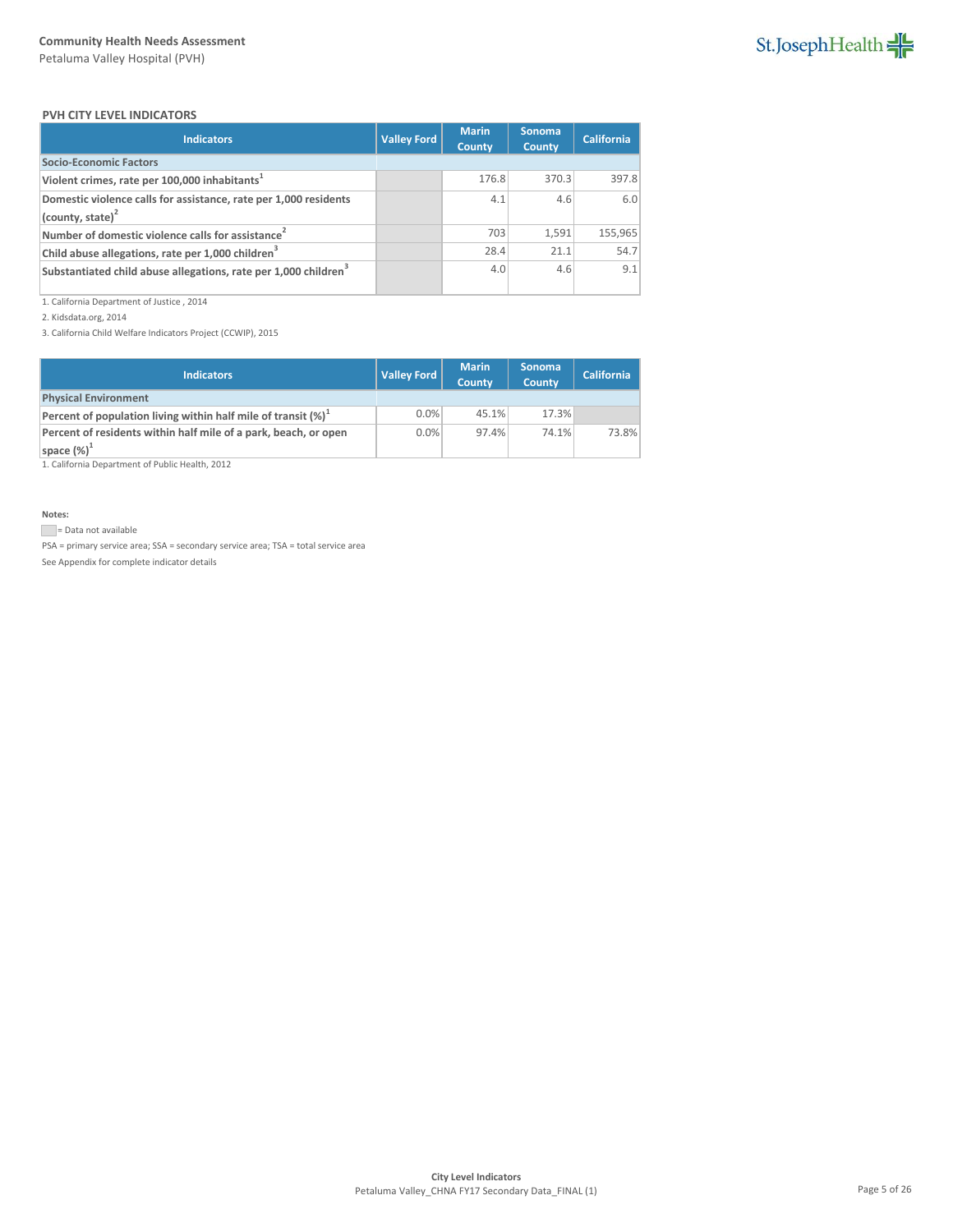### **PVH HEALTH OUTCOMES PROFILE**

CHIS NE

| <b>Indicators</b>                        | <b>PSA</b> | SSA*  | TSA*  | <b>Marin</b><br>County | Sonoma<br><b>County</b> | <b>California</b> |
|------------------------------------------|------------|-------|-------|------------------------|-------------------------|-------------------|
| <b>Morbidity</b>                         |            |       |       |                        |                         |                   |
| Fair or poor health (ages 0-17)          | 3.9%       | 3.6%  | 3.8%  |                        | 4.3%                    | 5.2%              |
| Fair or poor health (ages 18-64)         | 17.3%      | 16.2% | 16.8% | 9.2%                   | 18.1%                   | 19.2%             |
| Fair or poor health (ages 65+)           | 20.4%      | 21.4% | 20.8% | 17.2%                  | 20.4%                   | 27.8%             |
| Poor physical health days <sup>1</sup>   |            |       |       | 3.1                    | 3.4                     | 4.0               |
| Disabled population $(\%)^2$             | 9.3%       | 10.5% | 9.8%  | 9.0%                   | 11.2%                   | 10.3%             |
| Percent of population ages 0-4           | 0.0%       | 0.0%  | 0.0%  | 0.3%                   | 0.9%                    | 0.7%              |
| Percent of population ages 5-17          | 3.6%       | 4.2%  | 3.9%  | 3.0%                   | 3.9%                    | 4.0%              |
| Percent of population ages 18-64         | 6.8%       | 7.9%  | 7.3%  | 6.4%                   | 8.6%                    | 8.0%              |
| Percent of population ages 65+           | 29.7%      | 39.1% | 33.4% | 25.6%                  | 33.3%                   | 36.4%             |
| Low-birth weight (< 2500 grams) $(\%)^3$ | 4.6%       | 5.8%  | 5.1%  | 5.4%                   | 5.8%                    | 6.7%              |

1. County Health Rankings & Roadmaps, 2016

2. U.S. Census Bureau American FactFinder, 2010 - 2014

3. California Department of Public Health, 2012

\*Excludes ZIP 94929, 94937, 94940, and 94971 from calculation due to data unavailability for percentage of low birthweight <2,500 grams

| <b>Indicators</b>                                                                     | <b>PSA</b> | <b>SSA</b> | <b>TSA</b> | <b>Marin</b><br><b>County</b> | <b>Sonoma</b><br><b>County</b> | <b>California</b> |
|---------------------------------------------------------------------------------------|------------|------------|------------|-------------------------------|--------------------------------|-------------------|
| <b>Chronic Conditions</b>                                                             |            |            |            |                               |                                |                   |
| Ever diagnosed with asthma (ages 1-17)                                                | 16.5%      | 16.5%      | 16.5%      | 12.4%                         | 16.4%                          | 14.6%             |
| Ever diagnosed with asthma (ages 18+)                                                 | 14.7%      | 15.1%      | 14.9%      | 16.9%                         | 14.6%                          | 13.9%             |
| Ever diagnosed with diabetes (ages 18+)                                               | 8.5%       | 6.7%       | 7.7%       | 4.6%                          | 8.7%                           | 8.8%              |
| Pre-diabetes (ages $18+$ ) (%) <sup>1</sup>                                           |            |            |            | 50.0%                         | 49.0%                          | 46.0%             |
| Ever diagnosed with heart disease (ages 18+)                                          | 7.0%       | 5.9%       | 6.5%       | 7.5%                          | 7.0%                           | 5.9%              |
| $\overline{a}$ is a $\overline{a}$ if the line is a second contract of $\overline{a}$ |            |            |            |                               |                                |                   |

1. UCLA Center for Health Policy Research, 2013-2014

| <b>Indicators</b>                                          | <b>PSA</b> | <b>SSA</b> | <b>TSA</b> | <b>Marin</b><br>County | <b>Sonoma</b><br><b>County</b> | <b>California</b> |  |  |  |
|------------------------------------------------------------|------------|------------|------------|------------------------|--------------------------------|-------------------|--|--|--|
| Cancer Rates (Age-adjusted rates per 100,000) <sup>1</sup> |            |            |            |                        |                                |                   |  |  |  |
| Breast cancer incidence (females only)                     |            |            |            | 137.6                  | 132.5                          | 121.7             |  |  |  |
| White (non-Latino)                                         |            |            |            | 142.9                  | 138.7                          | 139.9             |  |  |  |
| <b>Black (non-Latino)</b>                                  |            |            |            | 126.2                  | 119.2                          | 129.0             |  |  |  |
| Latino                                                     |            |            |            | 91.1                   | 95.9                           | 89.2              |  |  |  |
| Asian/Pacific Islander (non-Latino)                        |            |            |            | 113.4                  | 84.7                           | 98.7              |  |  |  |
| <b>Cervical cancer incidence</b>                           |            |            |            | 4.3                    | 6.2                            | 7.5               |  |  |  |
| White (non-Latino)                                         |            |            |            | 4.0                    | 6.5                            | 6.7               |  |  |  |
| <b>Black (non-Latino)</b>                                  |            |            |            | $0*$                   | $0*$                           | 8.1               |  |  |  |
| Latino                                                     |            |            |            |                        | 7.9                            | 9.3               |  |  |  |
| Asian/Pacific Islander (non-Latino)                        |            |            |            |                        |                                | 6.7               |  |  |  |
| <b>Colorectal cancer incidence</b>                         |            |            |            | 35.8                   | 40.4                           | 38.3              |  |  |  |
| White (non-Latino)                                         |            |            |            | 36.0                   | 41.2                           | 39.0              |  |  |  |
| <b>Black (non-Latino)</b>                                  |            |            |            |                        |                                | 50.6              |  |  |  |
| Latino                                                     |            |            |            | 29.7                   | 38.8                           | 33.5              |  |  |  |
| Asian/Pacific Islander (non-Latino)                        |            |            |            | 41.1                   | 37.3                           | 35.7              |  |  |  |
| Lung and Bronchus cancer incidence                         |            |            |            | 41.5                   | 49.5                           | 46.6              |  |  |  |
| White (non-Latino)                                         |            |            |            | 41.9                   | 51.0                           | 53.9              |  |  |  |
| Black (non-Latino)                                         |            |            |            | 49.1                   | 54.0                           | 61.1              |  |  |  |
| Latino                                                     |            |            |            | 38.4                   | 37.1                           | 26.7              |  |  |  |
| Asian/Pacific Islander (non-Latino)                        |            |            |            | 31.0                   | 41.3                           | 36.7              |  |  |  |
| Oral Cavity and Pharynx cancer incidence                   |            |            |            | 14.5                   | 12.4                           | 10.4              |  |  |  |
| White (non-Latino)                                         |            |            |            | 15.7                   | 13.5                           | 12.7              |  |  |  |
| <b>Black (non-Latino)</b>                                  |            |            |            |                        | $0*$                           | 9.0               |  |  |  |
| Latino                                                     |            |            |            |                        | 8.7                            | 6.4               |  |  |  |
| Asian/Pacific Islander (non-Latino)                        |            |            |            |                        |                                | 7.6               |  |  |  |
| Prostate cancer incidence                                  |            |            |            | 136.8                  | 112.9                          | 119.0             |  |  |  |
| White (non-Latino)                                         |            |            |            | 137.4                  | 115.0                          | 119.2             |  |  |  |
| <b>Black (non-Latino)</b>                                  |            |            |            | 148.6                  | 109.9                          | 187.7             |  |  |  |
| Latino                                                     |            |            |            | 133.4                  | 93.9                           | 104.6             |  |  |  |
| Asian/Pacific Islander (non-Latino)                        |            |            |            | 60.3                   | 57.3                           | 67.2              |  |  |  |

1. Cancer Incidence and Mortality Inquiry System, 2009-2013

\*A minimum of 15 cases are required to calculate a stable age-adjusted rate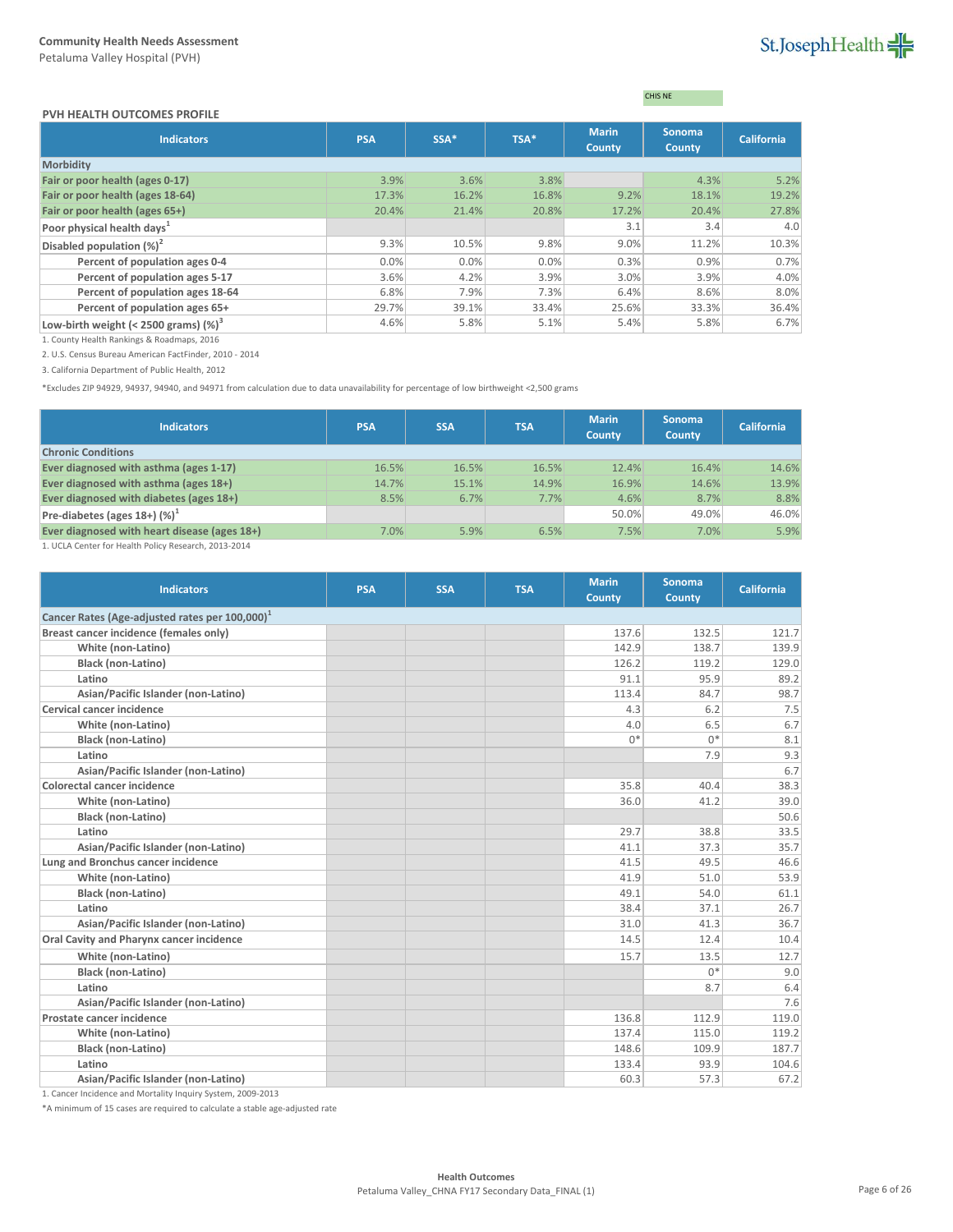Petaluma Valley Hospital (PVH)



|                                                                                                                         |            |            |            | <b>Marin</b>   | <b>Sonoma</b> |                   |
|-------------------------------------------------------------------------------------------------------------------------|------------|------------|------------|----------------|---------------|-------------------|
| <b>Indicators</b>                                                                                                       | <b>PSA</b> | <b>SSA</b> | <b>TSA</b> | <b>County</b>  | <b>County</b> | <b>California</b> |
| <b>Mental Health</b>                                                                                                    |            |            |            |                |               |                   |
| Youth suicidal ideation (grades 9th, 11th, and non-                                                                     |            |            |            | 17.6%          | 19.4%         | 18.5%             |
| traditional students reported) (%) <sup>1</sup>                                                                         |            |            |            |                |               |                   |
| 9th grade                                                                                                               |            |            |            | 18.9%          | 18.7%         | 19.3%             |
| 11th grade                                                                                                              |            |            |            | 16.3%          | 18.3%         | 17.5%             |
| Non-traditional                                                                                                         |            |            |            | $N/R^*$        | 22.5%         | 19.4%             |
| Youth suicidal ideation (student reported) - grades 9th, 11th, and non-traditional students, by race/ethnicity $(\%)^1$ |            |            |            |                |               |                   |
| <b>African American/Black</b>                                                                                           |            |            |            | 23.8%          | 21.3%         | 17.1%             |
| American Indian/Alaska Native                                                                                           |            |            |            | 13.7%          | 23.2%         | 18.4%             |
| Asian                                                                                                                   |            |            |            | 17.9%          | 21.5%         | 18.3%             |
| Latino                                                                                                                  |            |            |            | 18.1%          | 19.2%         | 18.1%             |
| Native Hawaiian/Pacific Islander                                                                                        |            |            |            | $LNE**$        | 36.0%         | 22.0%             |
| White                                                                                                                   |            |            |            | 15.9%          | 18.0%         | 17.7%             |
| Multiracial                                                                                                             |            |            |            | 23.1%          | 22.6%         | 22.1%             |
| Other                                                                                                                   |            |            |            | 20.5%          | 22.3%         | 19.7%             |
| Suicide rate per 100,000 youth (ages 15-24) <sup>1</sup>                                                                |            |            |            | $LNE**$        | $LNE**$       | 7.7               |
| Number of youth suicides (ages 15-24), by race/ethnicity <sup>1</sup>                                                   |            |            |            | 5              | 3             | 452               |
| <b>African American/Black</b>                                                                                           |            |            |            | $\mathbf{0}$   | $\mathbf{0}$  | 30                |
| American Indian/Alaska Native                                                                                           |            |            |            | $\overline{0}$ | $\mathbf{0}$  | $\Delta$          |
| Asian                                                                                                                   |            |            |            | $\mathbf{0}$   | $\mathbf{0}$  | 47                |
| Latino                                                                                                                  |            |            |            | $1\,$          | $\mathbf 0$   | 161               |
| White                                                                                                                   |            |            |            | 4              | 3             | 189               |
| Multiracial                                                                                                             |            |            |            | $\Omega$       | $\Omega$      | 21                |
| Poor mental health days (age-adjusted) <sup>2</sup>                                                                     |            |            |            | 3.2            | 3.6           | 3.6               |
| Suicidal ideation (ages 18+)                                                                                            |            |            |            | $8.0%***$      | 10.1%         | 8.9%              |
| Adults with likely serious psychological distress (ages 18+)                                                            |            |            |            |                |               |                   |
|                                                                                                                         | 7.4%       | 8.4%       | 7.9%       | 4.1%           | 7.8%          | 8.1%              |

1. Kidsdata.org, 2011-2013

2. County Health Rankings & Roadmaps, 2016

\*N/R indicates that the sample is too small to be representative

\*\*LNE= Low Number Event

\*\*\* statistically unstable

| <b>Indicators</b>                                         | <b>PSA</b> | <b>SSA</b> | <b>TSA</b> | <b>Marin</b><br>County | <b>Sonoma</b><br><b>County</b> | California |
|-----------------------------------------------------------|------------|------------|------------|------------------------|--------------------------------|------------|
| <b>Emergency Room (ER) Utilization - Mental Health</b>    |            |            |            |                        |                                |            |
| Adult age-adjusted ER rate due to mental health (rate per |            |            |            |                        |                                |            |
| $ 10,000 ^{1}$                                            |            |            |            |                        |                                |            |
| American Indian/Alaska Native                             |            |            |            |                        |                                |            |
| Asian/Pacific Islander                                    |            |            |            |                        |                                |            |
| <b>Black/African American</b>                             |            |            |            |                        |                                |            |
| Latino, any race                                          |            |            |            |                        |                                |            |
| White, non-Latino                                         |            |            |            |                        |                                |            |
|                                                           |            |            |            |                        |                                |            |

| <b>Indicators</b>                                     | <b>PSA</b> | <b>SSA</b> | <b>TSA</b> | <b>Marin</b><br><b>County</b> | <b>Sonoma</b><br><b>County</b> | <b>California</b> |
|-------------------------------------------------------|------------|------------|------------|-------------------------------|--------------------------------|-------------------|
| <b>Mortality</b>                                      |            |            |            |                               |                                |                   |
| Age-Adjusted Death Rate per 100,000 population due to |            |            |            |                               |                                |                   |
| any cause $(2011 - 2013)^{1}$                         |            |            |            | 524.9                         | 643.8                          | 641.1             |
| 4. Constructionally Chapters Deadline 2045            |            |            |            |                               |                                |                   |

1. County Health Status Profiles 2015

### **Notes:**

Data not available

PSA = primary service area; SSA = secondary service area; TSA = total service area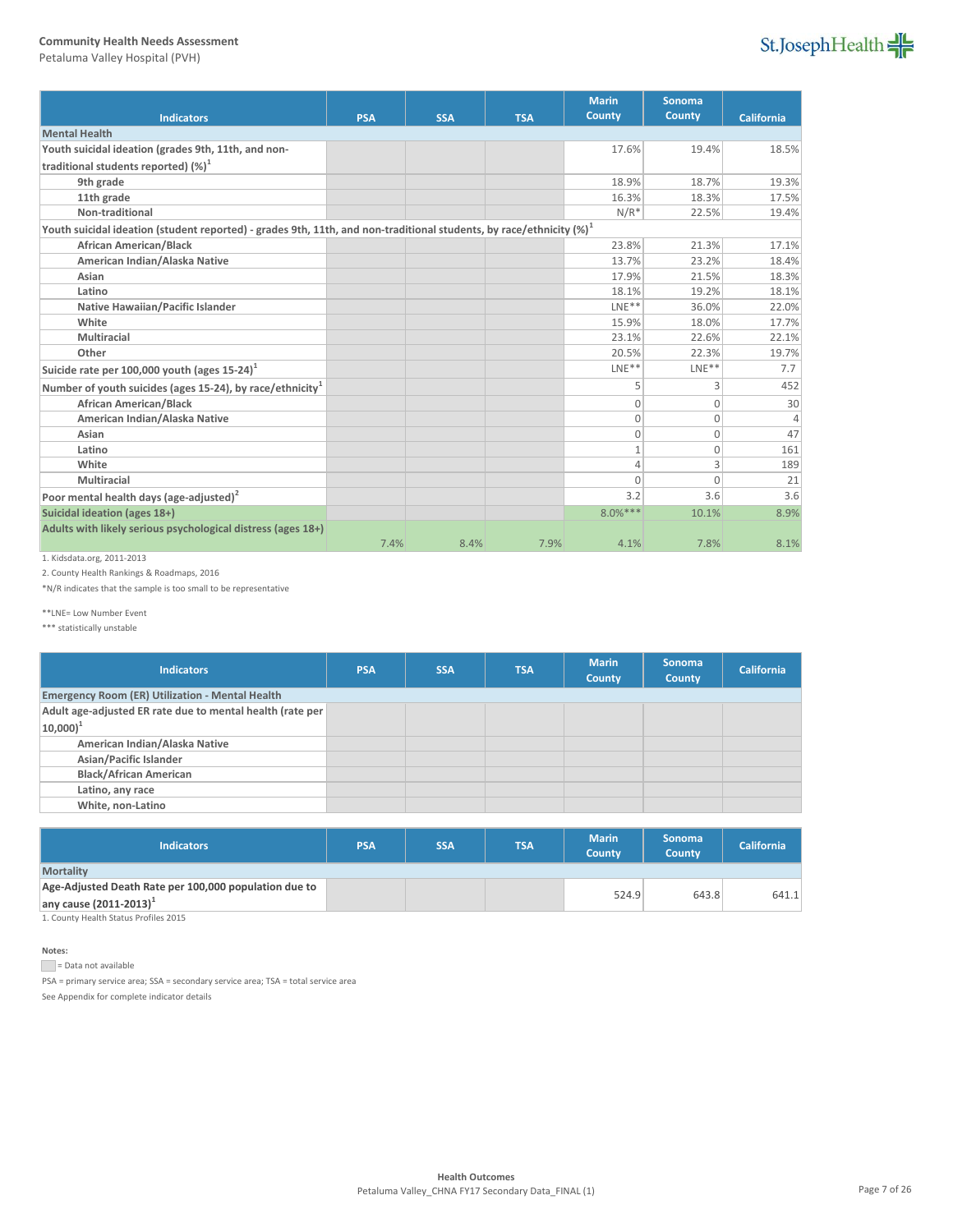# St.JosephHealth

| <b>PVH HEALTH BEHAVIORS PROFILE</b> |  |
|-------------------------------------|--|
|                                     |  |

# CHIS NE

| <b>Indicators</b>                                                       | <b>PSA</b> | SSA*  | TSA*  | <b>Marin</b><br><b>County</b> | <b>Sonoma</b><br><b>County</b> | <b>California</b> |
|-------------------------------------------------------------------------|------------|-------|-------|-------------------------------|--------------------------------|-------------------|
| Overweight for ages 2-11 (weight $\geq$ 95th percentile)                | 11.2%      | 10.9% | 11.1% | 8.7%                          | 12.5%                          | 13.3%             |
| Overweight or obese (BMI ≥ 85th percentile) (ages 12-17)                | 30.2%      | 28.5% | 29.5% | 7.9%                          | 32.2%                          | 33.1%             |
| Obese (BMI $\geq$ 30) (ages 18+)                                        | 24.3%      | 23.4% | 23.9% | 13.5%                         | 25.5%                          | 25.8%             |
| Food environment index <sup>1</sup>                                     |            |       |       | 8.3                           | 7.8                            | 7.7               |
| Sugary drink consumption 1 or more times per day (ages 18+)             | 11.5%      | 12.1% | 11.8% | 11.8%                         | 12.6%                          | 17.4%             |
| <b>Regular physical activity (ages 5-17)</b>                            | 25.1%      | 24.9% | 25.0% | 24.8%                         | 23.9%                          | 20.7%             |
| Walked at least 150 minutes (ages 18+)                                  | 33.9%      | 33.8% | 33.9% | 40.1%                         | 33.7%                          | 33.0%             |
| Number of newly diagnosed chlamydia cases per 100,000 population        |            |       |       | 182                           | 295                            | 440               |
| Percentage of births delivered by mothers ages <20 $\left(\% \right)^2$ | 2.7%       | 3.8%  | 3.2%  |                               |                                | 6.9%              |
| Number of births per 1000 teens ages 15-19 <sup>3</sup>                 |            |       |       | 5.9                           | 13.6                           | 23.2              |

1. County Health Rankings & Roadmaps, 2016

2. California Department of Public Health, 2012

3. Kidsdata.org 2013

| <b>Indicators</b>                                                                                                                                          | PSA* | SSA* | TSA* | <b>Marin</b><br><b>County</b> | <b>Sonoma</b><br>County | <b>California</b> |
|------------------------------------------------------------------------------------------------------------------------------------------------------------|------|------|------|-------------------------------|-------------------------|-------------------|
| Alcohol, Tobacco, and Substance Use                                                                                                                        |      |      |      |                               |                         |                   |
| Current smoker (ages 18+)                                                                                                                                  | 9.2% | 9.6% | 9.4% | 8.8%                          | 9.4%                    | 12.6%             |
| Percentage of adults reporting binge or heavy drinking $(\%)^1$                                                                                            |      |      |      | 18.4%                         | 17.5%                   | 17.2%             |
| Alcohol impaired driving deaths $(\%)^1$                                                                                                                   |      |      |      | 31.7%                         | 32.2%                   | 30.0%             |
| Youth alcohol/drug use in the past month (student reported) - grades                                                                                       |      |      |      | 30.0%                         | 34.7%                   | 27.8%             |
| 7th, 9th, 11th, and non-traditional students $(\%)^2$                                                                                                      |      |      |      |                               |                         |                   |
| 7th grade                                                                                                                                                  |      |      |      | 13.1%                         | 9.7%                    | 14.5%             |
| 9th grade                                                                                                                                                  |      |      |      | 27.6%                         | 29.7%                   | 25.9%             |
| 11th grade                                                                                                                                                 |      |      |      | 48.7%                         | 45.6%                   | 38.3%             |
| Non-traditional                                                                                                                                            |      |      |      | $N/R^*$                       | 67.9%                   | 65.3%             |
| Youth alcohol/drug use in the past month (student reported) - grades 7th, 9th, 11th, and non-traditional students, by race/ethnicity $\left( \% \right)^2$ |      |      |      |                               |                         |                   |
| <b>African American/Black</b>                                                                                                                              |      |      |      | 32.2%                         | 34.9%                   | 28.1%             |
| American Indian/Alaska Native                                                                                                                              |      |      |      | 37.4%                         | 40.1%                   | 28.8%             |
| Asian                                                                                                                                                      |      |      |      | 21.2%                         | 18.9%                   | 13.5%             |
| Latino                                                                                                                                                     |      |      |      | 32.5%                         | 37.3%                   | 31.4%             |
| Native Hawaiian/Pacific Islander                                                                                                                           |      |      |      | 37.7%                         | 41.2%                   | 22.8%             |
| White                                                                                                                                                      |      |      |      | 28.7%                         | 33.5%                   | 27.7%             |
| <b>Multiracial</b>                                                                                                                                         |      |      |      | 33.1%                         | 33.7%                   | 25.7%             |
| Other<br>0.010                                                                                                                                             |      |      |      | 27.8%                         | 30.1%                   | 23.8%             |

1. County Health Rankings & Roadmaps, 2016

2. Kidsdata.org, 2011-2013

\*N/R indicates that the sample is too small to be representative

\*Excludes ZIP 94929, 94937, 94940, and 94971 from calculation due to data unavailability

# **Notes:**

Data not available

PSA = primary service area; SSA = secondary service area; TSA = total service area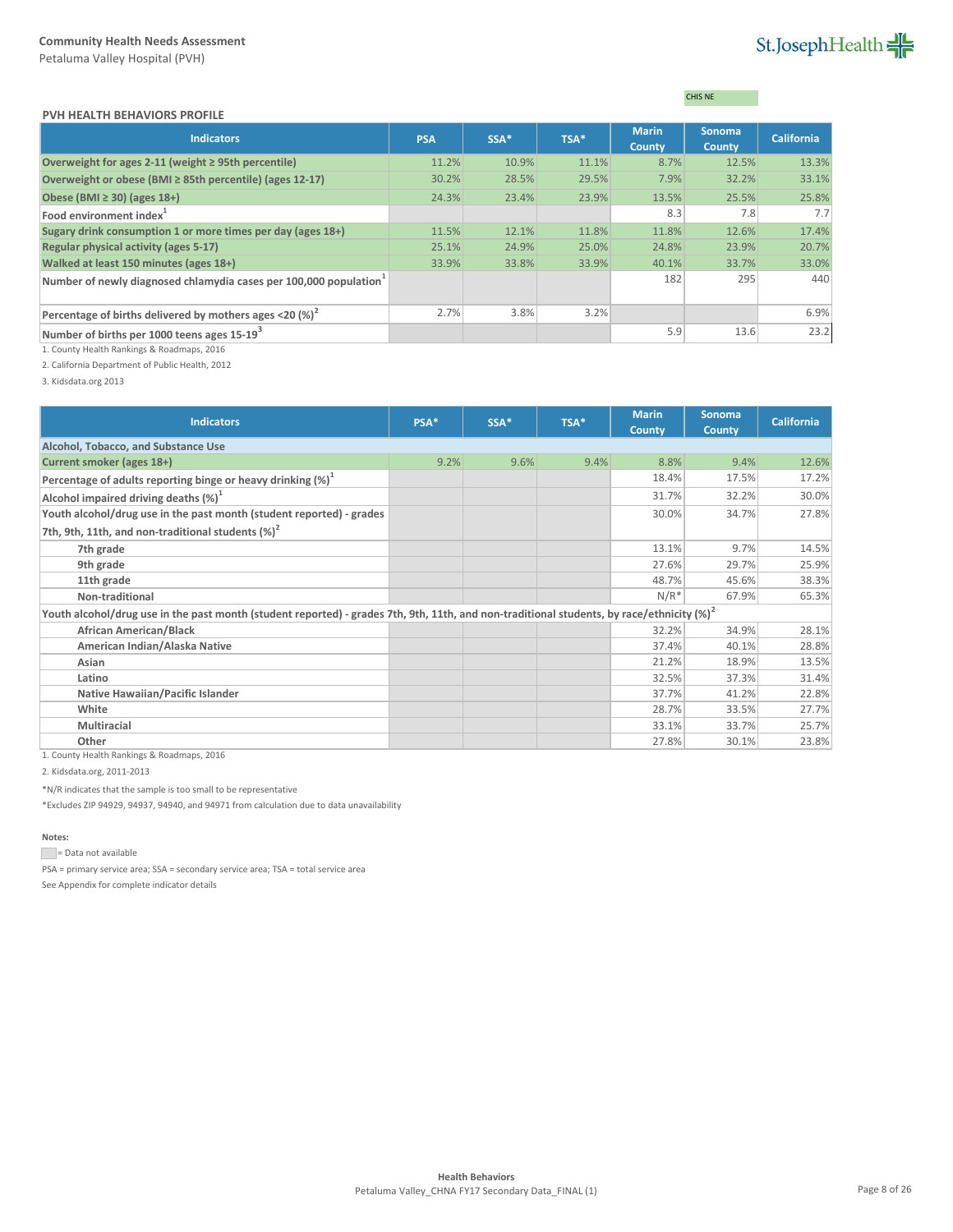Petaluma Valley Hospital (PVH)

| St.JosephHealth |  |
|-----------------|--|
|-----------------|--|

CHIS NE

| PVH CLINICAL CARE PROFILE                                          |            |       |       |                        |                                |                   |
|--------------------------------------------------------------------|------------|-------|-------|------------------------|--------------------------------|-------------------|
| <b>Indicators</b>                                                  | <b>PSA</b> | SSA*  | TSA*  | <b>Marin</b><br>County | <b>Sonoma</b><br><b>County</b> | <b>California</b> |
| <b>Access to Care</b>                                              |            |       |       |                        |                                |                   |
| <b>Usual source of care</b>                                        |            |       |       |                        |                                |                   |
| Yes - All races/ethnicities                                        |            |       |       | 85.8%                  | 89.9%                          | 85.8%             |
| Yes - All races/ethnicities, and is currently insured              |            |       |       | 85.2%                  | 91.3%                          | 89.7%             |
| Yes - All races/ethnicities, and NOT currently insured             |            |       |       | 92.5%**                |                                | 56.8%             |
| Latino                                                             |            |       |       |                        |                                |                   |
| <b>Yes-All</b>                                                     |            |       |       |                        | 82.5%**                        | 80.6%             |
| Yes, and is currently insured                                      |            |       |       |                        | 82.8%**                        | 85.6%             |
| Yes, and is NOT currently insured                                  |            |       |       |                        |                                | 59.2%             |
| <b>White (non-Latino)</b>                                          |            |       |       |                        |                                |                   |
| <b>Yes-All</b>                                                     |            |       |       | 90.3%**                | 92.3%                          | 91.2%             |
| Yes, and is currently insured                                      |            |       |       | 90.1%**                | 93.7%**                        | 93.3%             |
| Yes, and is NOT currently insured                                  |            |       |       | 92.5%**                |                                | 59.1%             |
| Asian (non-Latino)                                                 |            |       |       |                        |                                |                   |
| <b>Yes-All</b>                                                     |            |       |       |                        |                                | 83.3%             |
| Yes, and is currently insured                                      |            |       |       |                        |                                | 87.8%             |
| Yes, and is NOT currently insured                                  |            |       |       |                        |                                | 45.6%             |
| Two or More Races (non-Latino)                                     |            |       |       |                        |                                |                   |
| <b>Yes-All</b>                                                     |            |       |       |                        |                                | 89.5%             |
| Uninsured (ages 0-17) (%)                                          |            | 1.8%  | 1.7%  |                        |                                | 3.2%              |
| Uninsured (ages 18-64) (%)                                         | 12.7%      | 14.0% | 13.3% | 8.9%                   | 14.3%                          | 19.3%             |
| First trimester prenatal care $(\%)^1$                             | 89.3%      | 86.4% | 88.1% | 93.5%                  | 84.6%                          | 83.8%             |
| Ratio of population to primary care physicians <sup>2</sup>        |            |       |       | 693:1                  | 1,012:1                        | 1,274:1           |
| Visited the dentist (ages 2-11)                                    |            |       |       |                        |                                | 91.6%             |
| Ratio of population to dentists <sup>2</sup>                       |            |       |       | 928:1                  | 1,153:1                        | 1,264:1           |
| Ratio of population to mental health providers <sup>2</sup>        |            |       |       | 152:1                  | 268:1                          | 356:1             |
| Ratio of population to PCPs other than physicians <sup>2</sup>     |            |       |       | 2,248:1                | 2,120:1                        | 2,192:1           |
| Delay prescriptions or medical services (ages 0-17)                | 10.6%      | 10.9% | 10.8% | 7.2%                   | 11.1%                          | 9.1%              |
| Delay prescriptions or medical services (ages 18+)                 | 23.6%      | 24.1% | 23.9% | 21.5%                  | 22.8%                          | 21.2%             |
| Preventable hospital stays <sup>2</sup>                            |            |       |       | 27.1                   | 26.1                           | 40.7              |
| <b>Mammogram screening history (ages 30+)</b>                      |            |       |       |                        |                                |                   |
| Two years or less                                                  |            |       |       | 80.4%                  | 68.0%                          | 65.1%             |
| More than two years                                                |            |       |       | 16.2%**                | 16.9%                          | 12.3%             |
| Never had a mammogram                                              |            |       |       | $3.4%$ **              | 15.0%**                        | 22.7%             |
| Mammogram screening history (ages 30+)-Insured                     |            |       |       |                        |                                |                   |
| Two years or less                                                  |            |       |       | 81.7%                  | 72.6%                          | 69.1%             |
| More than two years                                                |            |       |       | 14.7%**                | 10.5%                          | 11.0%             |
| Never had a mammogram                                              |            |       |       | $3.6%$ **              | 16.9%**                        | 19.9%             |
| Mammogram screening history (ages 30+)-Uninsured                   |            |       |       |                        |                                |                   |
| Two years or less                                                  |            |       |       |                        |                                | 40.3%             |
| More than two years                                                |            |       |       |                        |                                | 20.0%             |
| Never had a mammogram                                              |            |       |       |                        |                                | 39.7%             |
| Mammography screenings, female Medicare enrollees<br>$\frac{1}{2}$ |            |       |       | 65.0%                  | 63.0%                          | 59.0%             |
|                                                                    |            |       |       |                        |                                |                   |

**(ages 67-69) (%)<sup>2</sup>**

1. California Department of Public Health, 2012

2. County Health Rankings & Roadmaps, 2016

\*Excludes ZIP 94929, 94937, 94940, and 94971 from calculation due to data unavailability

\*\* statistically unstable

### **Notes:**

= Data not available

PSA = primary service area; SSA = secondary service area; TSA = total service area See Appendix for complete indicator details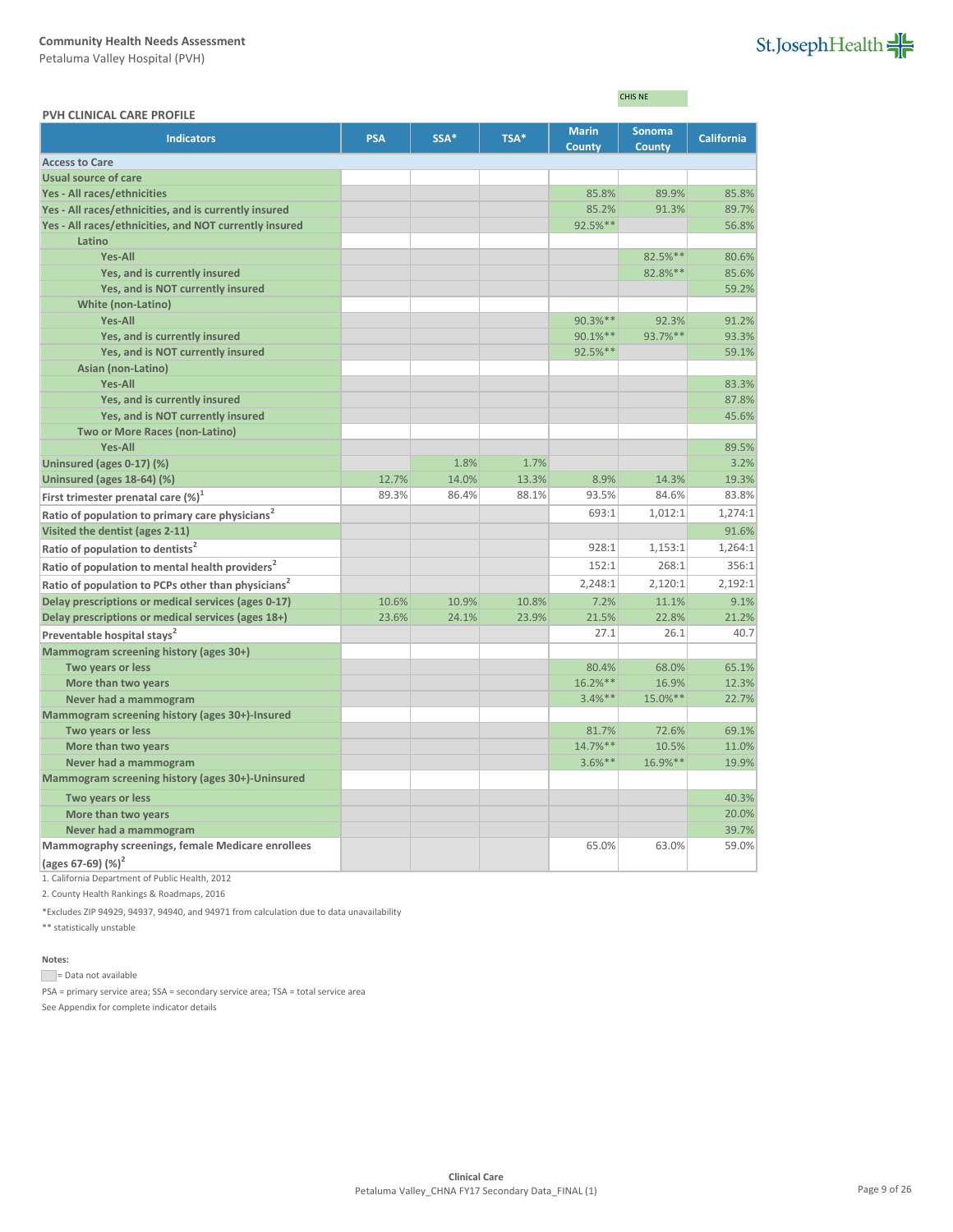

| PVH DEMOGRAPHIC PROFILE - DETAIL           | <b>PSA</b> |          |                     | <b>SSA</b>          |        |                  |                 |
|--------------------------------------------|------------|----------|---------------------|---------------------|--------|------------------|-----------------|
| <b>Indicators</b>                          | 94952      | 94954    | 94928               | 94929               | 94931  | 94937            | 94940           |
|                                            | Petaluma   | Petaluma | <b>Rohnert Park</b> | <b>Dillon Beach</b> | Cotati | <b>Inverness</b> | <b>Marshall</b> |
| Total population <sup>1</sup>              | 33,837     | 38,701   | 45,020              | 271                 | 8,900  | 1,137            | 392             |
| Female (%)                                 | 50.1%      | 50.8%    | 52.1%               | 50.5%               | 51.5%  | 54.0%            | 48.5%           |
| Male (%)                                   | 49.9%      | 49.2%    | 47.9%               | 49.5%               | 48.5%  | 46.0%            | 51.5%           |
| Median age <sup>1</sup>                    | 43.1       | 40.2     | 32.5                | 52.7                | 37.9   | 57.6             | 46.2            |
| Age $(%)^1$                                |            |          |                     |                     |        |                  |                 |
| $0$ to $5$                                 | 6.0%       | 6.9%     | 6.1%                | 3.0%                | 6.2%   | 3.6%             | 6.6%            |
| 6 to 17                                    | 13.9%      | 15.9%    | 12.2%               | 9.6%                | 13.2%  | 7.7%             | 15.8%           |
| 18 to 44                                   | 32.5%      | 33.5%    | 46.5%               | 25.5%               | 39.6%  | 20.6%            | 26.0%           |
| 45 to 64                                   | 30.7%      | 28.4%    | 24.0%               | 39.1%               | 28.3%  | 38.3%            | 31.4%           |
| 65 to 74                                   | 10.6%      | 8.8%     | 6.7%                | 15.5%               | 8.3%   | 20.3%            | 13.3%           |
| $75+$                                      | 6.3%       | 6.6%     | 4.5%                | 7.4%                | 4.4%   | 9.6%             | 6.9%            |
| Race/ethnicity $(\%)^1$                    |            |          |                     |                     |        |                  |                 |
| Latino                                     | 18.2%      | 26.0%    | 23.5%               | 14.0%               | 20.9%  | 14.2%            | 26.8%           |
| White (non-Latino)                         | 74.6%      | 62.6%    | 63.8%               | 81.5%               | 68.5%  | 81.4%            | 69.6%           |
| <b>Black (non-Latino)</b>                  | 1.0%       | 1.5%     | 1.9%                | 0.0%                | 1.6%   | 0.6%             | 0.3%            |
| Asian (non-Latino)                         | 2.4%       | 6.1%     | 5.6%                | 1.1%                | 4.0%   | 1.5%             | 1.5%            |
| Pacific Islander (non-Latino)              | 0.2%       | 0.2%     | 0.4%                | 0.0%                | 0.3%   | 0.3%             | 0.0%            |
| American Indian/Alaska Native (non-Latino) | 0.4%       | 0.3%     | 0.5%                | 0.7%                | 0.5%   | 0.2%             | 0.5%            |
| Other race (non-Latino)                    | 0.2%       | 0.2%     | 0.2%                | 0.0%                | 0.2%   | 0.1%             | 0.0%            |
| Multiple races (non-Latino)                | 3.0%       | 2.9%     | 4.1%                | 2.6%                | 4.0%   | 1.8%             | 1.3%            |

1. Esri Business Analyst Online, 2016

Greatest percent of the population for this indicator Second greatest percent of the population for this indicator Third greatest percent of the population for this indicator

**Notes:**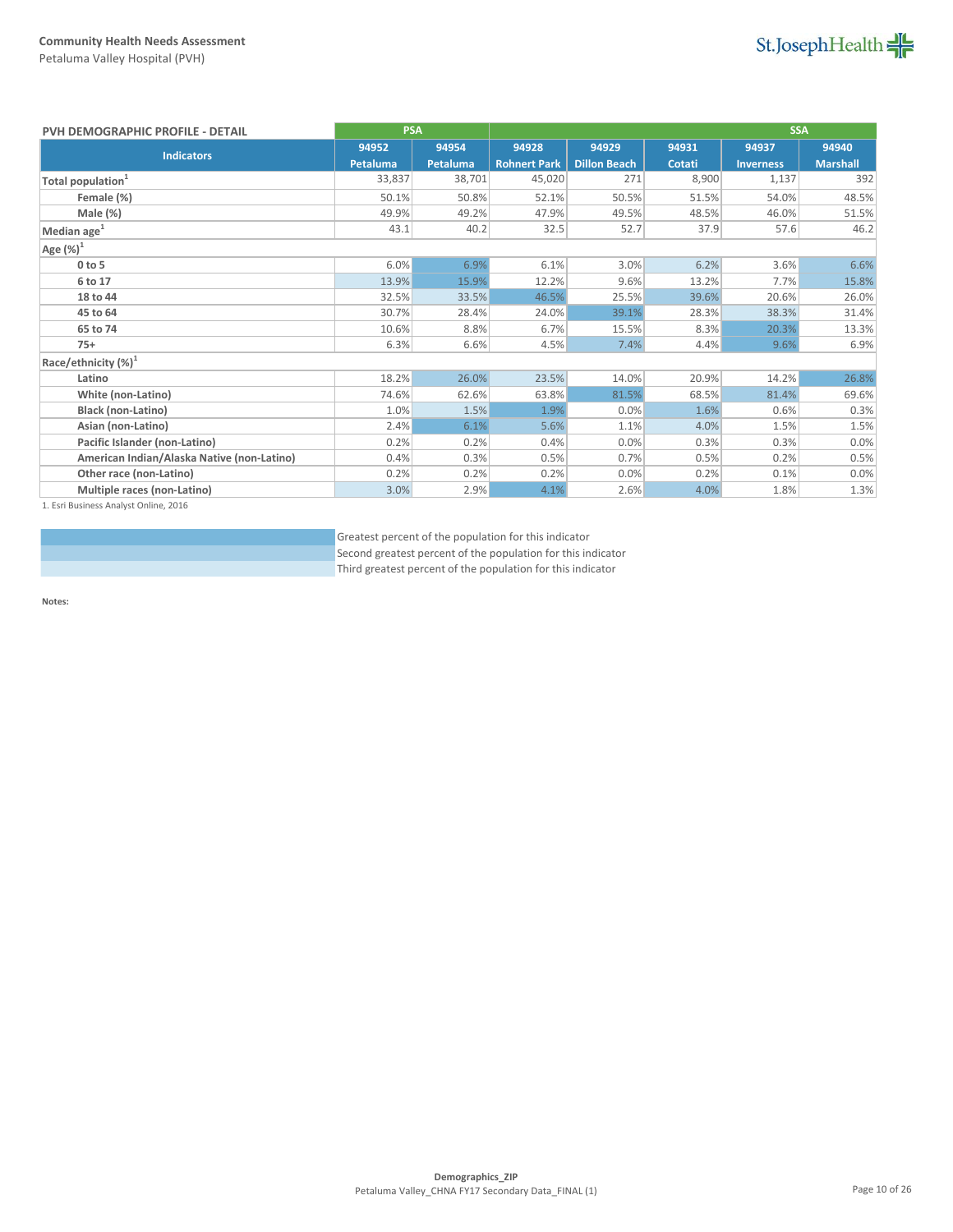

### **PVH DEMOGRAPHIC PROFILE - DETAIL**

| <b>Indicators</b>                          | 94951            | 94971          | 94972              |
|--------------------------------------------|------------------|----------------|--------------------|
|                                            | <b>Penngrove</b> | <b>Tomales</b> | <b>Valley Ford</b> |
| Total population <sup>1</sup>              | 4,465            | 425            | 123                |
| Female (%)                                 | 50.5%            | 50.3%          | 51.2%              |
| Male (%)                                   | 49.5%            | 49.7%          | 48.8%              |
| Median age <sup>1</sup>                    | 48.0             | 52.6           | 51.6               |
| Age $(\%)^1$                               |                  |                |                    |
| $0$ to $5$                                 | 4.3%             | 2.8%           | 3.3%               |
| 6 to 17                                    | 12.0%            | 10.1%          | 12.2%              |
| 18 to 44                                   | 29.4%            | 25.4%          | 26.0%              |
| 45 to 64                                   | 33.5%            | 38.6%          | 33.3%              |
| 65 to 74                                   | 13.5%            | 15.8%          | 17.9%              |
| $75+$                                      | 7.4%             | 7.3%           | 7.3%               |
| Race/ethnicity $(\%)^1$                    |                  |                |                    |
| Latino                                     | 13.3%            | 13.9%          | 14.6%              |
| White (non-Latino)                         | 78.8%            | 81.4%          | 78.9%              |
| <b>Black (non-Latino)</b>                  | 1.1%             | 0.2%           | 0.8%               |
| Asian (non-Latino)                         | 3.0%             | 1.2%           | 1.6%               |
| Pacific Islander (non-Latino)              | 0.1%             | 0.0%           | 0.0%               |
| American Indian/Alaska Native (non-Latino) | 0.6%             | 0.7%           | 0.8%               |
| Other race (non-Latino)                    | 0.1%             | 0.0%           | 0.0%               |
| Multiple races (non-Latino)                | 2.9%             | 2.6%           | 3.3%               |
|                                            |                  |                |                    |

1. Esri Business Analyst Online, 2016

**Notes:**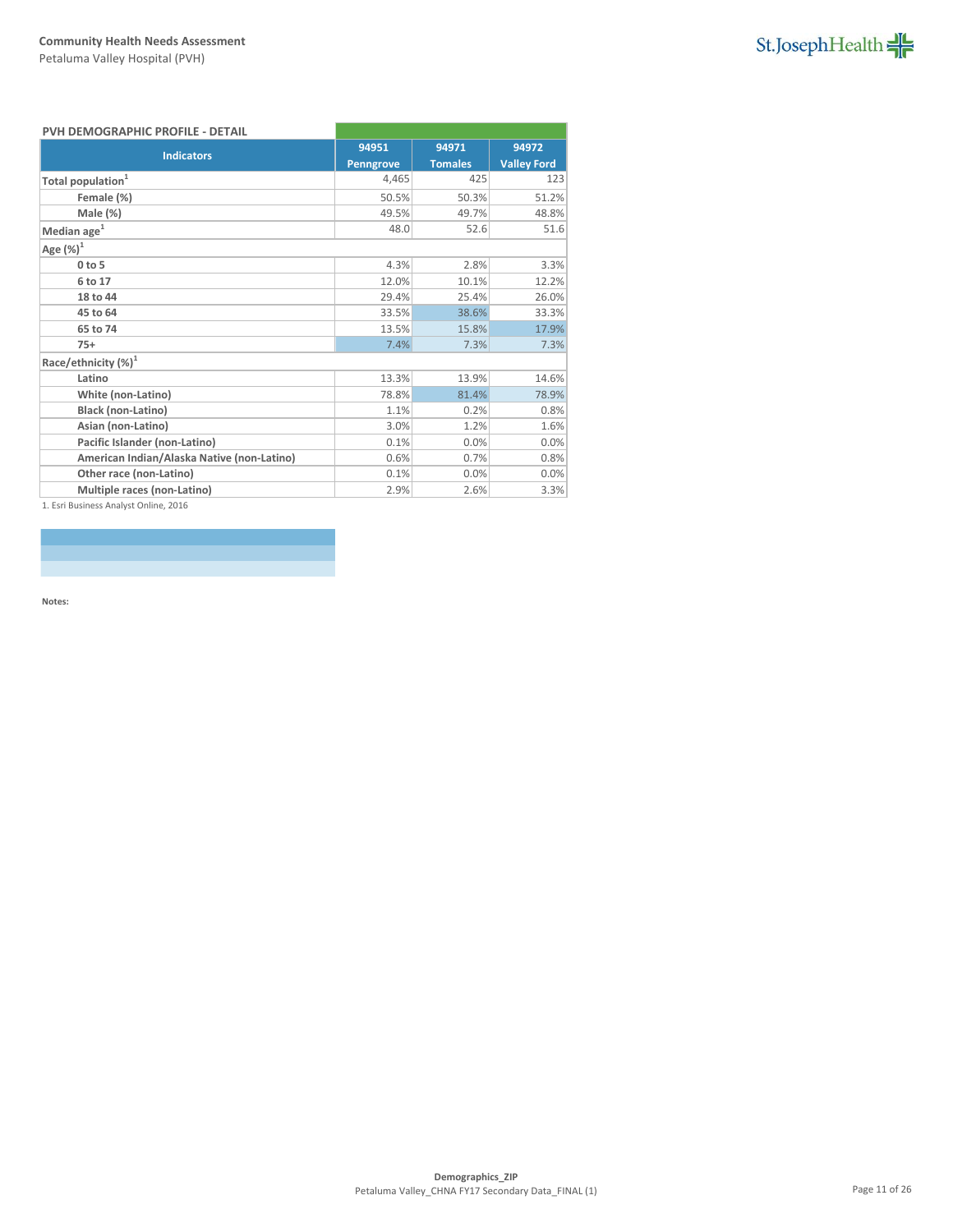Petaluma Valley Hospital (PVH)

# St.JosephHealth

# CHIS NE

| PVH SOCIO-ECONOMIC PROFILE - DETAIL                                                                    | <b>PSA</b>        |                          |                              |                                |                 |                             |
|--------------------------------------------------------------------------------------------------------|-------------------|--------------------------|------------------------------|--------------------------------|-----------------|-----------------------------|
| Indicators ( $* =$ pooled data at end of row)                                                          | 94952<br>Petaluma | 94954<br><b>Petaluma</b> | 94928<br><b>Rohnert Park</b> | 94929 *<br><b>Dillon Beach</b> | 94931<br>Cotati | 94937 *<br><b>Inverness</b> |
| Median household income <sup>1</sup>                                                                   | \$71,641          | \$82,348                 | \$58,625                     | \$53,094                       | \$61,727        | \$56,792                    |
| Children (ages 0-17) living below 100% of the federal poverty level                                    | 13.6%             | 12.3%                    | 9.5%                         |                                | 9.0%            | 17.3%                       |
| $(FPL)$ $(\%)^2$                                                                                       |                   |                          |                              |                                |                 |                             |
| Older adults (ages 65+) living below 100% of the FPL (%) <sup>2</sup>                                  | 6.4%              | 6.7%                     | 8.8%                         | 0.0%                           | 7.3%            | 0.0%                        |
| Households living below 100% of the FPL $(\%)^2$                                                       | 6.7%              | 5.9%                     | 7.1%                         | 0.0%                           | 7.5%            | 6.7%                        |
| Households living below 200% of the FPL $(\%)^2$                                                       | 17.6%             | 17.0%                    | 20.7%                        | 0.0%                           | 20.4%           | 18.8%                       |
| Unemployment rate $(\%)^2$                                                                             | 8.3%              | 8.2%                     | 10.9%                        | 0.0%                           | 12.2%           | 2.7%                        |
| Population ages 25+ with less than high school diploma $(\%)^2$                                        | 10.6%             | 11.5%                    | 13.1%                        | 0.0%                           | 10.0%           | 5.4%                        |
| Gini coefficient (measure of income inequality)                                                        | 0.438             | 0.384                    | 0.405                        | 0.478                          | 0.413           | 0.535                       |
| Low-income food insecurity (ages 18+)                                                                  | 3.5%              | 4.0%                     | 5.5%                         |                                | 4.4%            |                             |
| Population enrolled in Medi-Cal (%) <sup>2</sup>                                                       | 12.6%             | 12.1%                    | 13.8%                        | 0.0%                           | 16.5%           | 7.5%                        |
| Language spoken at home $(\%)^2$                                                                       |                   |                          |                              |                                |                 |                             |
| <b>Only English</b>                                                                                    | 77.2%             | 72.8%                    | 76.2%                        | 91.5%                          | 83.0%           | 84.1%                       |
| Language spoken at home - other than English and speaks English less than "very well" (%) <sup>2</sup> |                   |                          |                              |                                |                 |                             |
| Spanish                                                                                                | 8.2%              | 7.5%                     | 7.1%                         | 0.0%                           | 3.4%            | 5.8%                        |
| Other languages*                                                                                       | 1.6%              | 3.1%                     | 2.5%                         | 8.5%                           | 2.9%            | 0.0%                        |
| Percent of population ages 0 to 17 that is non-citizen $(\%)^2$                                        | 2.9%              | 3.3%                     | 1.2%                         |                                | 2.8%            | 0.0%                        |
| Percent of population ages $18+$ that is non-citizen (%) <sup>2</sup>                                  | 11.3%             | 11.8%                    | 9.5%                         | 0.0%                           | 4.7%            | 5.9%                        |
| Veteran population $(\%)^2$                                                                            | 8.1%              | 8.3%                     | 6.5%                         | 0.0%                           | 7.9%            | 13.7%                       |
| 1. Esri Business Analyst Online, 2016                                                                  |                   |                          |                              |                                |                 |                             |

2. U.S. Census Bureau American FactFinder, 2010-2014

\*Includes Chinese, Portuguese, and Vietnamese among other languages

#### **Notes:**

Data not available

PSA = primary service area; SSA = secondary service area; TSA = total service area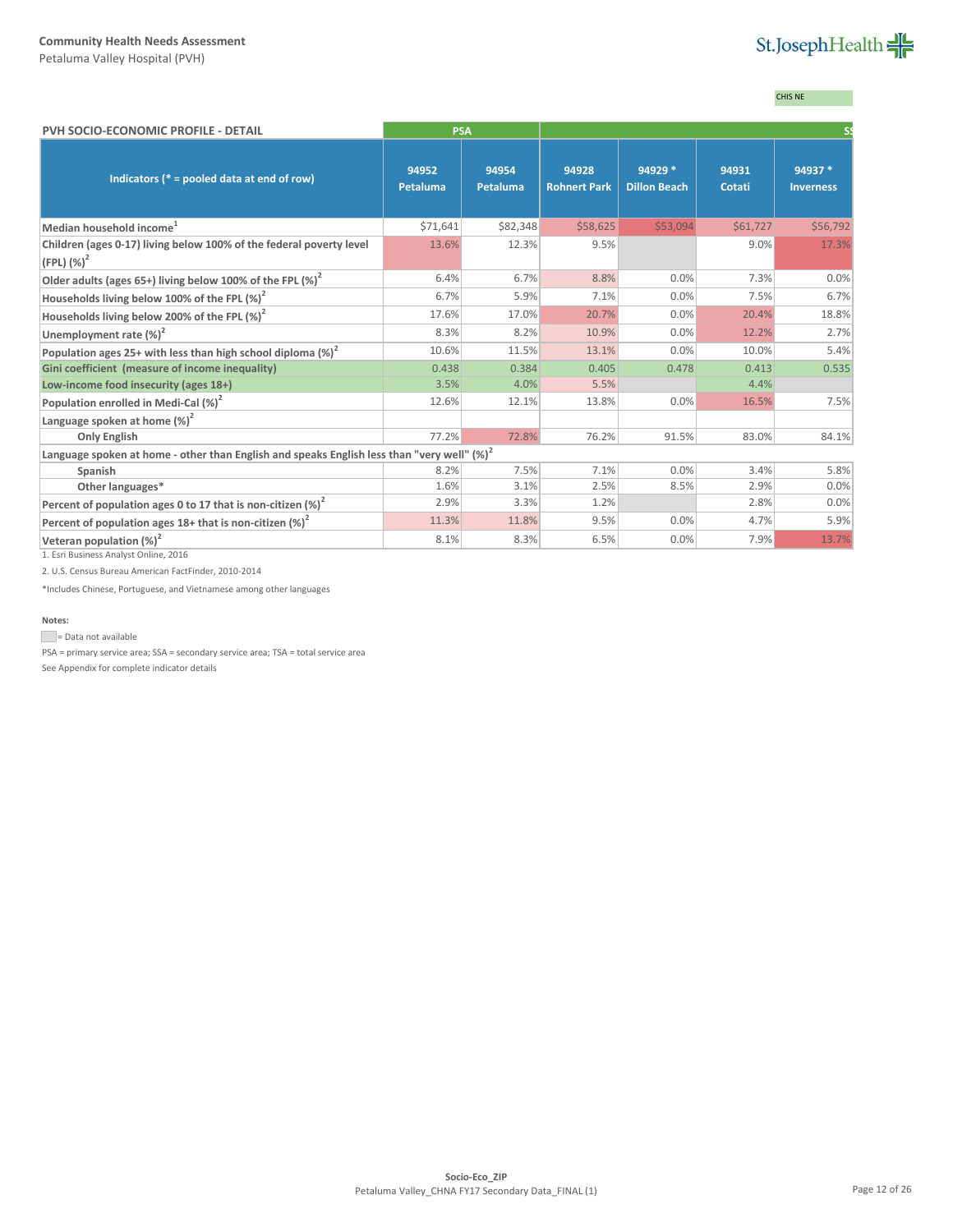Petaluma Valley Hospital (PVH)

| St.JosephHealth |  |
|-----------------|--|
|-----------------|--|

| <b>PVH SOCIO-ECONOMIC PROFILE - DETAIL</b>                                             | Α                          |                    |                           |                             |
|----------------------------------------------------------------------------------------|----------------------------|--------------------|---------------------------|-----------------------------|
| Indicators ( $* =$ pooled data at end of row)                                          | 94940 *<br><b>Marshall</b> | 94951<br>Penngrove | 94971 *<br><b>Tomales</b> | 94972<br><b>Valley Ford</b> |
| Median household income <sup>1</sup>                                                   | \$43,301                   | \$81,155           | \$52,805                  | \$63,458                    |
| Children (ages 0-17) living below 100% of the federal poverty level<br>$(FPL)$ $(%)^2$ |                            | 8.7%               | 0.0%                      |                             |
| Older adults (ages 65+) living below 100% of the FPL $(\%)^2$                          | 18.8%                      | 7.1%               | 0.0%                      |                             |
| Households living below 100% of the FPL $(\%)^2$                                       | 0.0%                       | 7.3%               | 0.0%                      |                             |
| Households living below 200% of the FPL (%) <sup>2</sup>                               | 66.7%                      | 11.3%              | 38.2%                     |                             |
| Unemployment rate $(\%)^2$                                                             | 17.0%                      | 4.7%               | 8.3%                      | 0.0%                        |
| Population ages 25+ with less than high school diploma $\left(\% \right)^2$            | 0.0%                       | 6.8%               | 5.4%                      | 0.0%                        |
| Gini coefficient (measure of income inequality)                                        | 0.611                      | 0.496              | 0.398                     |                             |
| Low-income food insecurity (ages 18+)                                                  |                            | 4.2%               |                           |                             |
| Population enrolled in Medi-Cal $(\%)^2$                                               | 12.4%                      | 11.7%              | 10.5%                     | 0.0%                        |
| Language spoken at home $(\%)^2$                                                       |                            |                    |                           |                             |
| <b>Only English</b>                                                                    | 93.8%                      | 81.7%              | 74.1%                     | 100.0%                      |
| Language spoken at home - other than English and speaks English less                   |                            |                    |                           |                             |
| Spanish                                                                                | 0.0%                       | 1.7%               | 4.6%                      | 0.0%                        |
| Other languages*                                                                       | 6.2%                       | 0.6%               | 0.0%                      | 0.0%                        |
| Percent of population ages 0 to 17 that is non-citizen $(\%)^2$                        |                            | 0.0%               | 15.3%                     |                             |
| Percent of population ages $18+$ that is non-citizen $(\%)^2$                          | 3.1%                       | 4.3%               | 7.3%                      | 0.0%                        |
| Veteran population $(\%)^2$<br><b>CONTRACTORS AND LOCATED</b>                          | 16.5%                      | 8.6%               | 6.6%                      | 0.0%                        |

1. Esri Business Analyst Online, 2016

2. U.S. Census Bureau American FactFinder, 2010-2014

\*Includes Chinese, Portuguese, and Vietnamese among other languages

### **Notes:**

Data not available

PSA = primary service area; SSA = secondary service area; TSA = total service area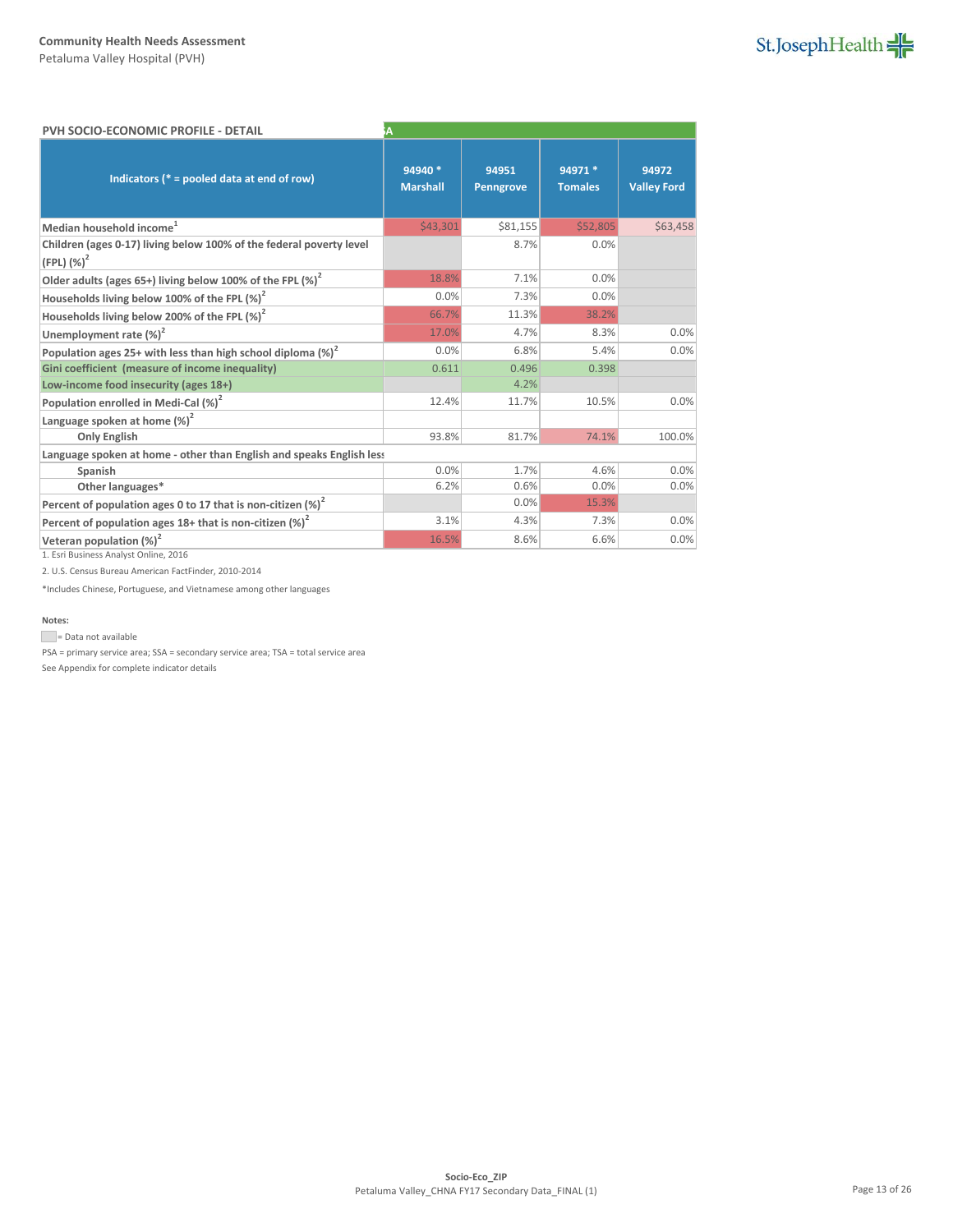Petaluma Valley Hospital (PVH)



| PVH PHYSICAL ENVIRONMENT PROFILE - DETAIL                        | <b>PSA</b> |          |                     |                     |        |                  |
|------------------------------------------------------------------|------------|----------|---------------------|---------------------|--------|------------------|
| Indicators                                                       | 94952      | 94954    | 94928               | 94929               | 94931  | 94937            |
|                                                                  | Petaluma   | Petaluma | <b>Rohnert Park</b> | <b>Dillon Beach</b> | Cotati | <b>Inverness</b> |
| <b>Housing</b>                                                   |            |          |                     |                     |        |                  |
| Households with more than one occupant per room (%) <sup>+</sup> | 3.7%       | 3.7%     | 4.7%                | 0.0%                | 3.0%   | 2.8%             |
| Renters who pay 30% or more of household income on rent $(\%)^1$ | 48.6%      | 58.2%    | 61.1%               | 100.0%              | 66.8%  | 67.1%            |

1. U.S. Census Bureau American FactFinder, 2010-2014

|                                                                   | <b>PSA</b> |          |                     |                     |        |                  |
|-------------------------------------------------------------------|------------|----------|---------------------|---------------------|--------|------------------|
| <b>Indicators</b>                                                 | 94952      | 94954    | 94928               | 94929               | 94931  | 94937            |
|                                                                   | Petaluma   | Petaluma | <b>Rohnert Park</b> | <b>Dillon Beach</b> | Cotati | <b>Inverness</b> |
| Transportation                                                    |            |          |                     |                     |        |                  |
| Among workers who commute in their car alone, the percentage that | 43.0%      | 45.2%    | 34.3%               | 46.7%               | 34.3%  | 24.5%            |
| commute 30 minutes or more $(\%)^{\perp}$                         |            |          |                     |                     |        |                  |

1. U.S. Census Bureau American FactFinder, 2010-2014

|                                   | <b>PSA</b> |                 |                     |                     |        |                  |
|-----------------------------------|------------|-----------------|---------------------|---------------------|--------|------------------|
| <b>Indicators</b>                 | 94952      | 94954           | 94928               | 94929               | 94931  | 94937            |
|                                   | Petaluma   | <b>Petaluma</b> | <b>Rohnert Park</b> | <b>Dillon Beach</b> | Cotati | <b>Inverness</b> |
| Environmental                     |            |                 |                     |                     |        |                  |
| <b>Pollution burden</b>           | 14.549     | 15.835          | 13.409              | 15.376              | 18.532 | 12.119           |
| Ozone ratio                       |            |                 |                     |                     |        |                  |
| <b>Particulate matter (PM2.5)</b> | 6.005      | 6.277           | 5.69                | 5.809               | 5.729  | 5.777            |

## **Notes:**

= Data not available

PSA = primary service area; SSA = secondary service area; TSA = total service area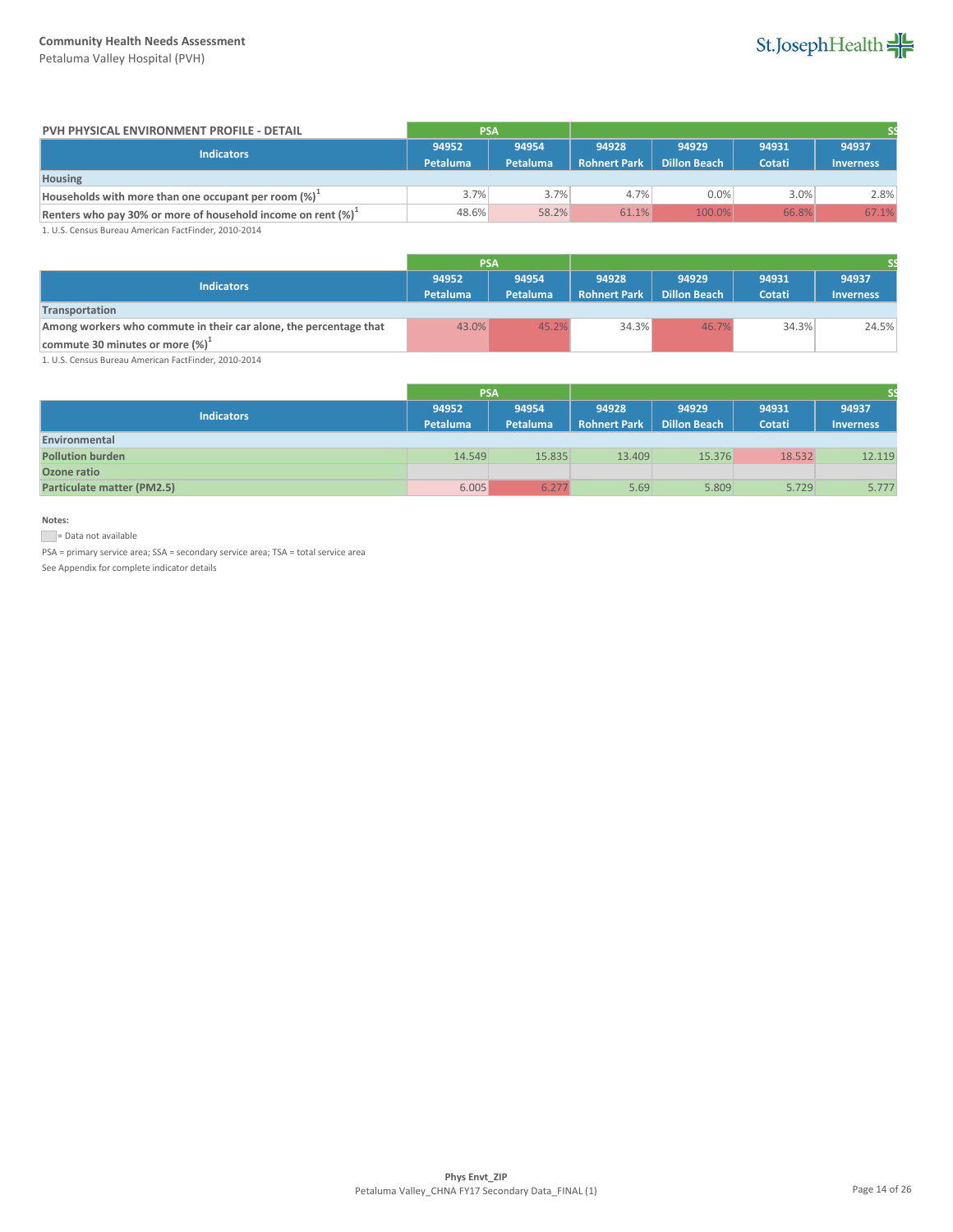Petaluma Valley Hospital (PVH)

# St.JosephHealth

CHIS NE

| PVH PHYSICAL ENVIRONMENT PROFILE - DETAIL                        |                          |                    |                         |                             |
|------------------------------------------------------------------|--------------------------|--------------------|-------------------------|-----------------------------|
| <b>Indicators</b>                                                | 94940<br><b>Marshall</b> | 94951<br>Penngrove | 94971<br><b>Tomales</b> | 94972<br><b>Valley Ford</b> |
| <b>Housing</b>                                                   |                          |                    |                         |                             |
| Households with more than one occupant per room $(\%)^{\perp}$   | 0.0%                     | 0.7%               | 5.8%                    | 0.0%                        |
| Renters who pay 30% or more of household income on rent $(\%)^1$ | 100.0%                   | 51.5%              | 51.3%                   |                             |

1. U.S. Census Bureau American FactFinder, 2010-2014

| <b>Indicators</b>                                                 | 94940           | 94951            | 94971          | 94972              |
|-------------------------------------------------------------------|-----------------|------------------|----------------|--------------------|
|                                                                   | <b>Marshall</b> | <b>Penngrove</b> | <b>Tomales</b> | <b>Valley Ford</b> |
| Transportation                                                    |                 |                  |                |                    |
| Among workers who commute in their car alone, the percentage that | 76.9%           | 34.9%            | 24.6%          | 53.8%              |
| commute 30 minutes or more $(\%)^1$                               |                 |                  |                |                    |

1. U.S. Census Bureau American FactFinder, 2010-2014

|                            | ìА                       |                    |                         |                             |
|----------------------------|--------------------------|--------------------|-------------------------|-----------------------------|
| <b>Indicators</b>          | 94940<br><b>Marshall</b> | 94951<br>Penngrove | 94971<br><b>Tomales</b> | 94972<br><b>Valley Ford</b> |
| Environmental              |                          |                    |                         |                             |
| <b>Pollution burden</b>    | 15.376                   | 18.415             | 15.376                  | 15.376                      |
| Ozone ratio                |                          |                    |                         |                             |
| Particulate matter (PM2.5) | 5.809                    | 5.874              | 5.809                   | 5.809                       |

# **Notes:**

= Data not available

PSA = primary service area; SSA = secondary service area; TSA = total service area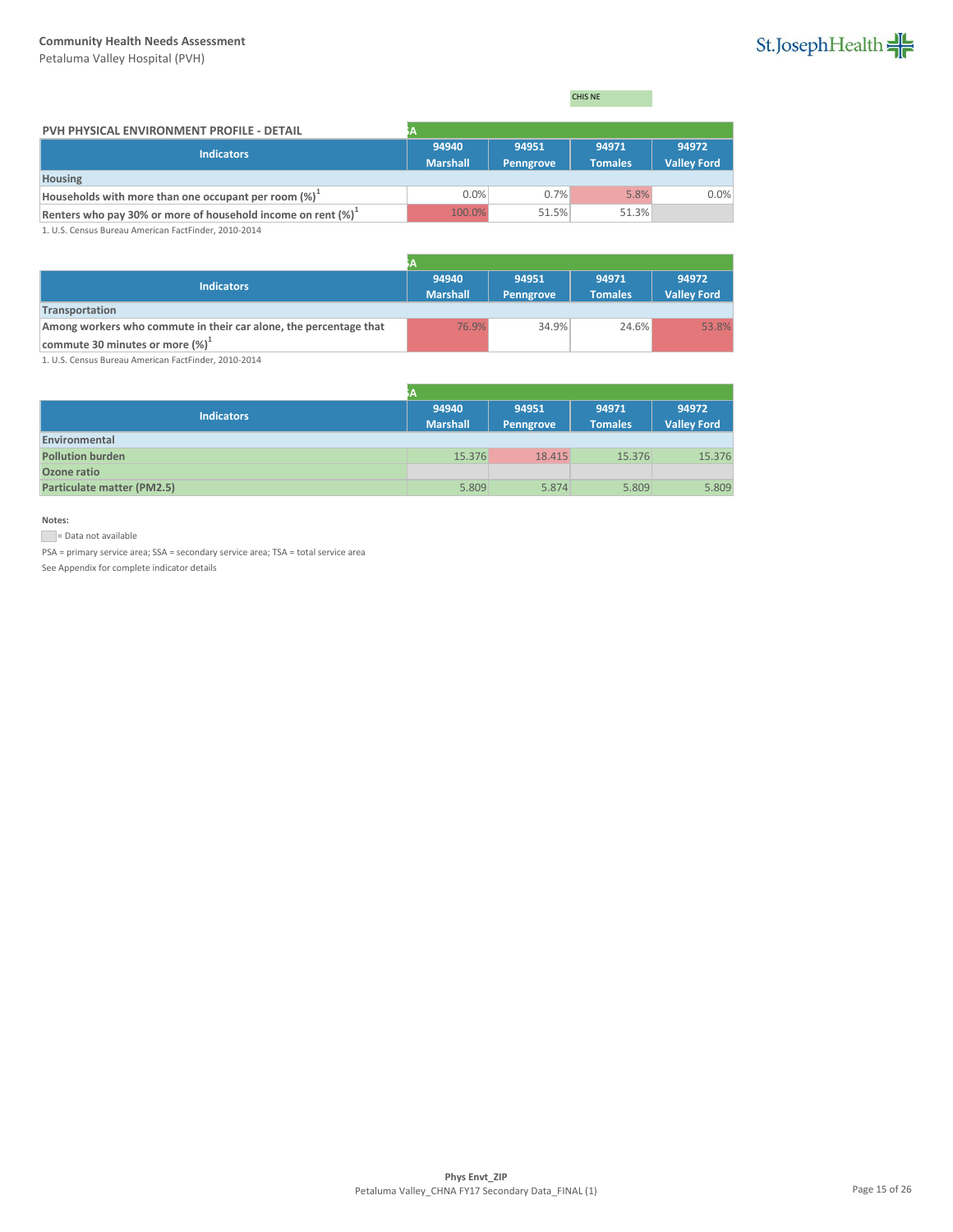| PVH HEALTH OUTCOMES PROFILE - DETAIL          | <b>PSA</b>               |                   |                              |                                |                 |
|-----------------------------------------------|--------------------------|-------------------|------------------------------|--------------------------------|-----------------|
| Indicators ( $* =$ pooled data at end of row) | 94952<br><b>Petaluma</b> | 94954<br>Petaluma | 94928<br><b>Rohnert Park</b> | 94929 *<br><b>Dillon Beach</b> | 94931<br>Cotati |
| Morbidity                                     |                          |                   |                              |                                |                 |
| Fair or poor health (ages 0-17)               | 3.2%                     | 4.5%              | 3.8%                         |                                | 3.7%            |
| Fair or poor health (ages 18-64)              | 16.5%                    | 17.9%             | 17.4%                        |                                | 13.3%           |
| Fair or poor health (ages 65+)                | 18.8%                    | 22.1%             | 23.1%                        |                                | 20.9%           |
| Poor physical health days <sup>1</sup>        |                          |                   |                              |                                |                 |
| Disabled population $(\%)^2$                  | 7.9%                     | 10.6%             | 10.1%                        | 47.6%                          | 10.0%           |
| Percent of population ages 0-4                | 0.0%                     | 0.0%              | 0.0%                         |                                | 0.0%            |
| Percent of population ages 5-17               | 3.4%                     | 3.7%              | 5.4%                         |                                | 0.9%            |
| Percent of population ages 18-64              | 6.2%                     | 7.5%              | 8.0%                         | 57.1%                          | 7.3%            |
| Percent of population ages 65+                | 24.3%                    | 34.4%             | 38.3%                        | 40.4%                          | 39.8%           |
| Low-birth weight (< 2500 grams) $(\%)^3$      | 5.3%                     | 4.0%              | 6.0%                         |                                | 6.1%            |

1. County Health Rankings & Roadmaps, 2016

2. U.S. Census Bureau American FactFinder, 2010 - 2014

3. California Department of Public Health, 2012

|                                               | <b>PSA</b>        |                   |                              |                                 |                 |
|-----------------------------------------------|-------------------|-------------------|------------------------------|---------------------------------|-----------------|
| Indicators ( $* =$ pooled data at end of row) | 94952<br>Petaluma | 94954<br>Petaluma | 94928<br><b>Rohnert Park</b> | $94929*$<br><b>Dillon Beach</b> | 94931<br>Cotati |
| <b>Chronic Conditions</b>                     |                   |                   |                              |                                 |                 |
| Ever diagnosed with asthma (ages 1-17)        | 15.1%             | 17.5%             | 17.4%                        |                                 | 16.1%           |
| Ever diagnosed with asthma (ages 18+)         | 14.6%             | 14.8%             | 15.5%                        |                                 | 13.9%           |
| Ever diagnosed with diabetes (ages 18+)       | 8.0%              | 9.0%              | 6.5%                         |                                 | 7.0%            |
| Pre-diabetes (ages $18+$ ) (%) <sup>1</sup>   |                   |                   |                              |                                 |                 |
| Ever diagnosed with heart disease (ages 18+)  | 7.0%              | 7.0%              | 5.2%                         |                                 | 5.9%            |

1. UCLA Center for Health Policy Research, 2013-2014

|                                                            | <b>PSA</b> |          |                     |                     |        |
|------------------------------------------------------------|------------|----------|---------------------|---------------------|--------|
| <b>Indicators</b>                                          | 94952      | 94954    | 94928               | 94929               | 94931  |
|                                                            | Petaluma   | Petaluma | <b>Rohnert Park</b> | <b>Dillon Beach</b> | Cotati |
| Cancer Rates (Age-adjusted rates per 100,000) <sup>1</sup> |            |          |                     |                     |        |
| Breast cancer incidence (females only)                     |            |          |                     |                     |        |
| White (non-Latino)                                         |            |          |                     |                     |        |
| <b>Black (non-Latino)</b>                                  |            |          |                     |                     |        |
| Latino                                                     |            |          |                     |                     |        |
| Asian/Pacific Islander (non-Latino)                        |            |          |                     |                     |        |
| Cervical cancer incidence                                  |            |          |                     |                     |        |
| White (non-Latino)                                         |            |          |                     |                     |        |
| Black (non-Latino)                                         |            |          |                     |                     |        |
| Latino                                                     |            |          |                     |                     |        |
| Asian/Pacific Islander (non-Latino)                        |            |          |                     |                     |        |
| Colorectal cancer incidence                                |            |          |                     |                     |        |
| White (non-Latino)                                         |            |          |                     |                     |        |
| <b>Black (non-Latino)</b>                                  |            |          |                     |                     |        |
| Latino                                                     |            |          |                     |                     |        |
| Asian/Pacific Islander (non-Latino)                        |            |          |                     |                     |        |
| Lung and Bronchus cancer incidence                         |            |          |                     |                     |        |
| White (non-Latino)                                         |            |          |                     |                     |        |
| <b>Black (non-Latino)</b>                                  |            |          |                     |                     |        |
| Latino                                                     |            |          |                     |                     |        |
| Asian/Pacific Islander (non-Latino)                        |            |          |                     |                     |        |
| Oral Cavity and Pharynx cancer incidence                   |            |          |                     |                     |        |
| White (non-Latino)                                         |            |          |                     |                     |        |
| Black (non-Latino)                                         |            |          |                     |                     |        |
| Latino                                                     |            |          |                     |                     |        |
| Asian/Pacific Islander (non-Latino)                        |            |          |                     |                     |        |
| Prostate cancer incidence                                  |            |          |                     |                     |        |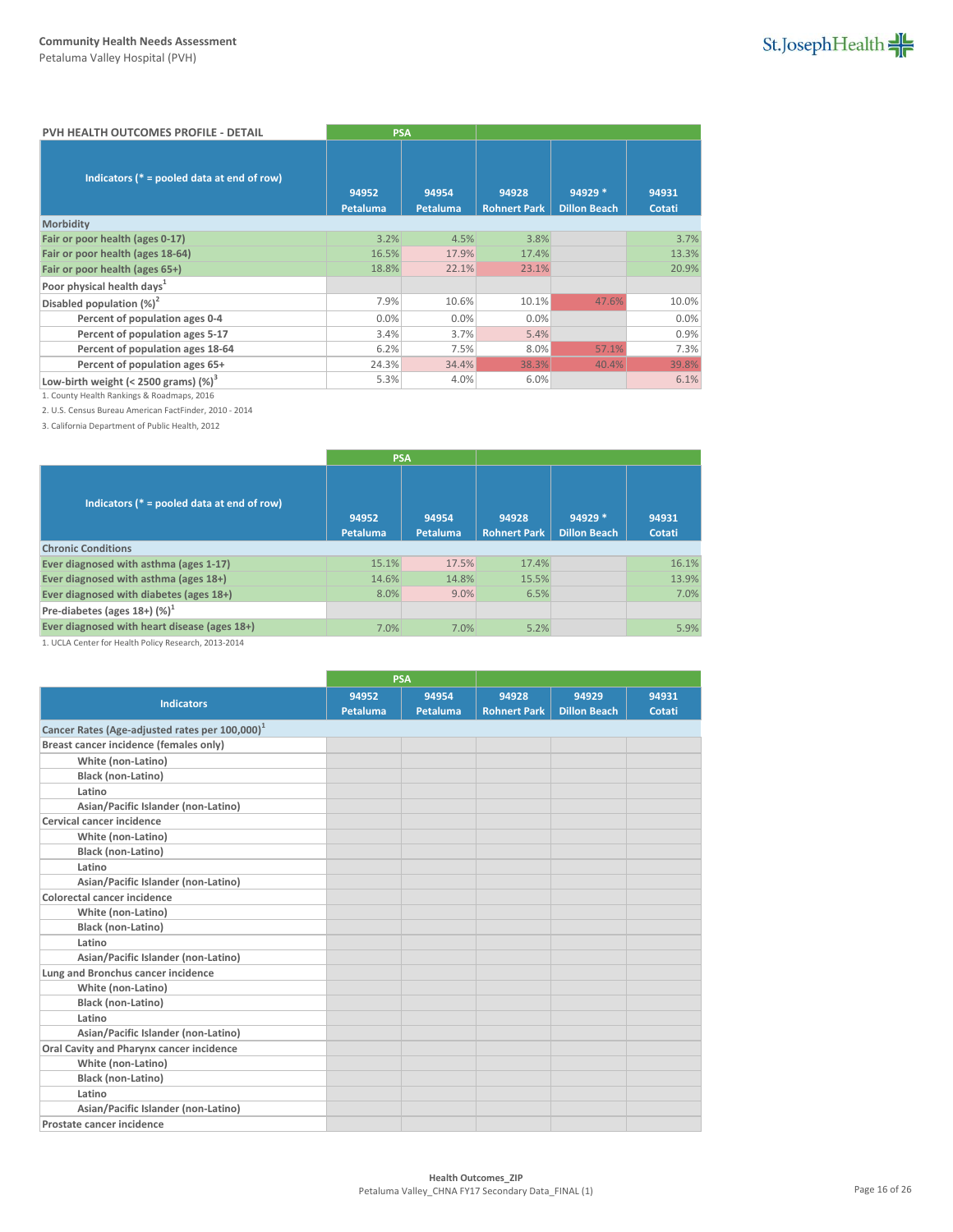Petaluma Valley Hospital (PVH)



| White (non-Latino)                  |  |  |  |
|-------------------------------------|--|--|--|
| <b>Black (non-Latino)</b>           |  |  |  |
| Latino                              |  |  |  |
| Asian/Pacific Islander (non-Latino) |  |  |  |

1. Cancer Incidence and Mortality Inquiry System, 2009-2013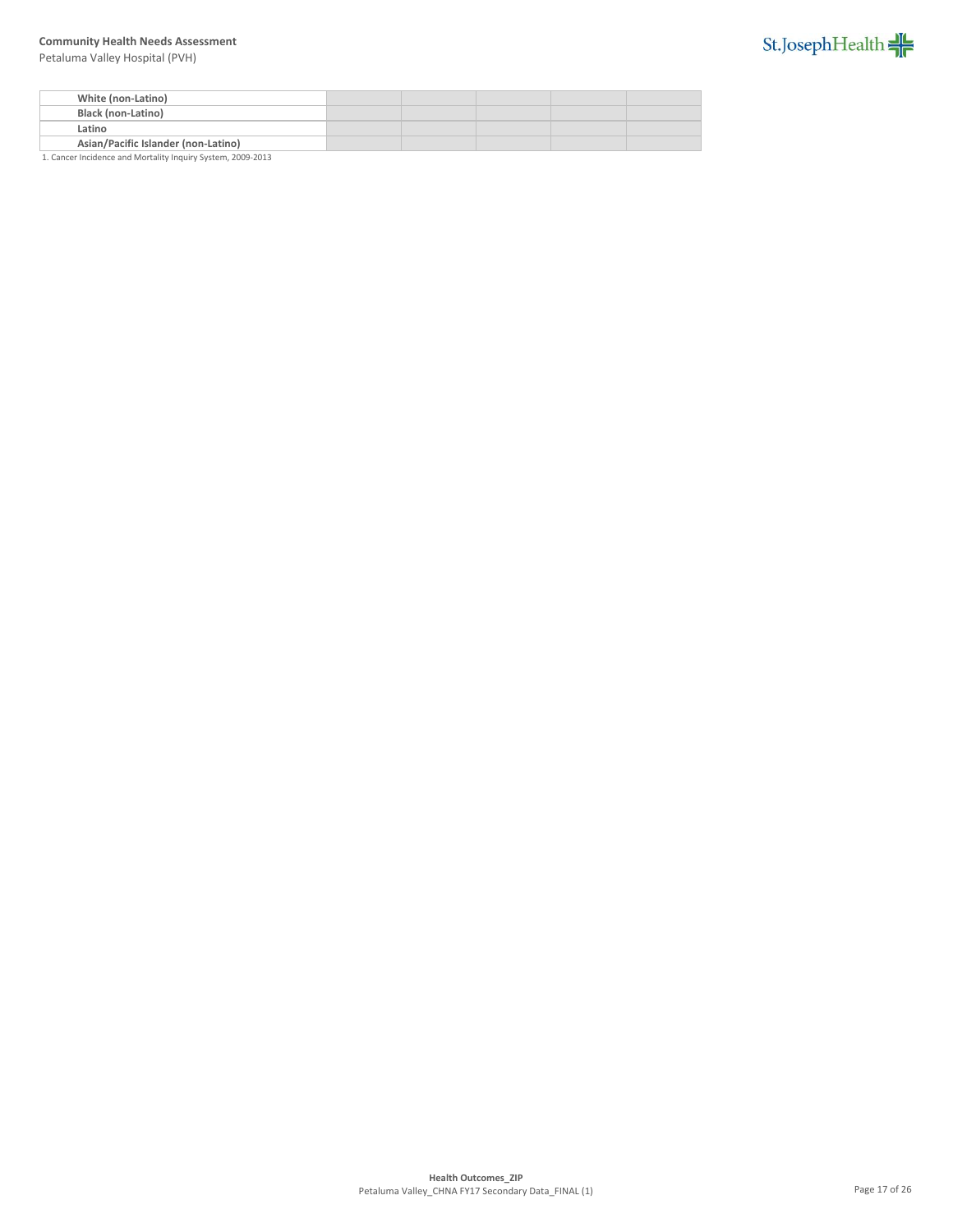Petaluma Valley Hospital (PVH)

|                                                                                                                         | <b>PSA</b>        |                   |                              |                                |                 |
|-------------------------------------------------------------------------------------------------------------------------|-------------------|-------------------|------------------------------|--------------------------------|-----------------|
| Indicators ( $* =$ pooled data at end of row)                                                                           | 94952<br>Petaluma | 94954<br>Petaluma | 94928<br><b>Rohnert Park</b> | 94929 *<br><b>Dillon Beach</b> | 94931<br>Cotati |
| <b>Mental Health</b>                                                                                                    |                   |                   |                              |                                |                 |
| Youth suicidal ideation (student reported) - grades 9th,                                                                |                   |                   |                              |                                |                 |
| 11th, and non-traditional students $(\%)^1$                                                                             |                   |                   |                              |                                |                 |
| 9th grade                                                                                                               |                   |                   |                              |                                |                 |
| 11th grade                                                                                                              |                   |                   |                              |                                |                 |
| Non-traditional                                                                                                         |                   |                   |                              |                                |                 |
| Youth suicidal ideation (student reported) - grades 9th, 11th, and non-traditional students, by race/ethnicity $(\%)^1$ |                   |                   |                              |                                |                 |
| <b>African American/Black</b>                                                                                           |                   |                   |                              |                                |                 |
| American Indian/Alaska Native                                                                                           |                   |                   |                              |                                |                 |
| Asian                                                                                                                   |                   |                   |                              |                                |                 |
| Latino                                                                                                                  |                   |                   |                              |                                |                 |
| Native Hawaiian/Pacific Islander                                                                                        |                   |                   |                              |                                |                 |
| White                                                                                                                   |                   |                   |                              |                                |                 |
| Multiracial                                                                                                             |                   |                   |                              |                                |                 |
| Other                                                                                                                   |                   |                   |                              |                                |                 |
| Suicide rate per 100,000 youth (ages $15-24$ ) <sup>1</sup>                                                             |                   |                   |                              |                                |                 |
| Number of youth suicides (ages 15-24), by race/ethnicity <sup>1</sup>                                                   |                   |                   |                              |                                |                 |
| <b>African American/Black</b>                                                                                           |                   |                   |                              |                                |                 |
| American Indian/Alaska Native                                                                                           |                   |                   |                              |                                |                 |
| Asian                                                                                                                   |                   |                   |                              |                                |                 |
| Latino                                                                                                                  |                   |                   |                              |                                |                 |
| White                                                                                                                   |                   |                   |                              |                                |                 |
| Multiracial                                                                                                             |                   |                   |                              |                                |                 |
| Other                                                                                                                   |                   |                   |                              |                                |                 |
| Poor mental health days (age-adjusted) <sup>2</sup>                                                                     |                   |                   |                              |                                |                 |
| Suicidal ideation (ages 18+)                                                                                            |                   |                   |                              |                                |                 |
| Adults with likely serious psychological distress (ages 18+)                                                            | 7.4%              | 7.4%              | 8.9%                         |                                | 8.6%            |

# 1. Kidsdata.org, 2011-2013

2. County Health Rankings & Roadmaps, 2016

| 94952           | 94954    | 94928               | 94929               | 94931  |
|-----------------|----------|---------------------|---------------------|--------|
| <b>Petaluma</b> | Petaluma | <b>Rohnert Park</b> | <b>Dillon Beach</b> | Cotati |
|                 |          |                     |                     |        |
|                 |          |                     |                     |        |
|                 |          |                     |                     |        |
|                 |          |                     |                     |        |
|                 |          |                     |                     |        |
|                 |          |                     |                     |        |
|                 |          |                     |                     |        |
|                 |          |                     |                     |        |
|                 |          | <b>PSA</b>          |                     |        |

#### **Notes:**

Data not available

PSA = primary service area; SSA = secondary service area; TSA = total service area

See Appendix for complete indicator details

St.JosephHealth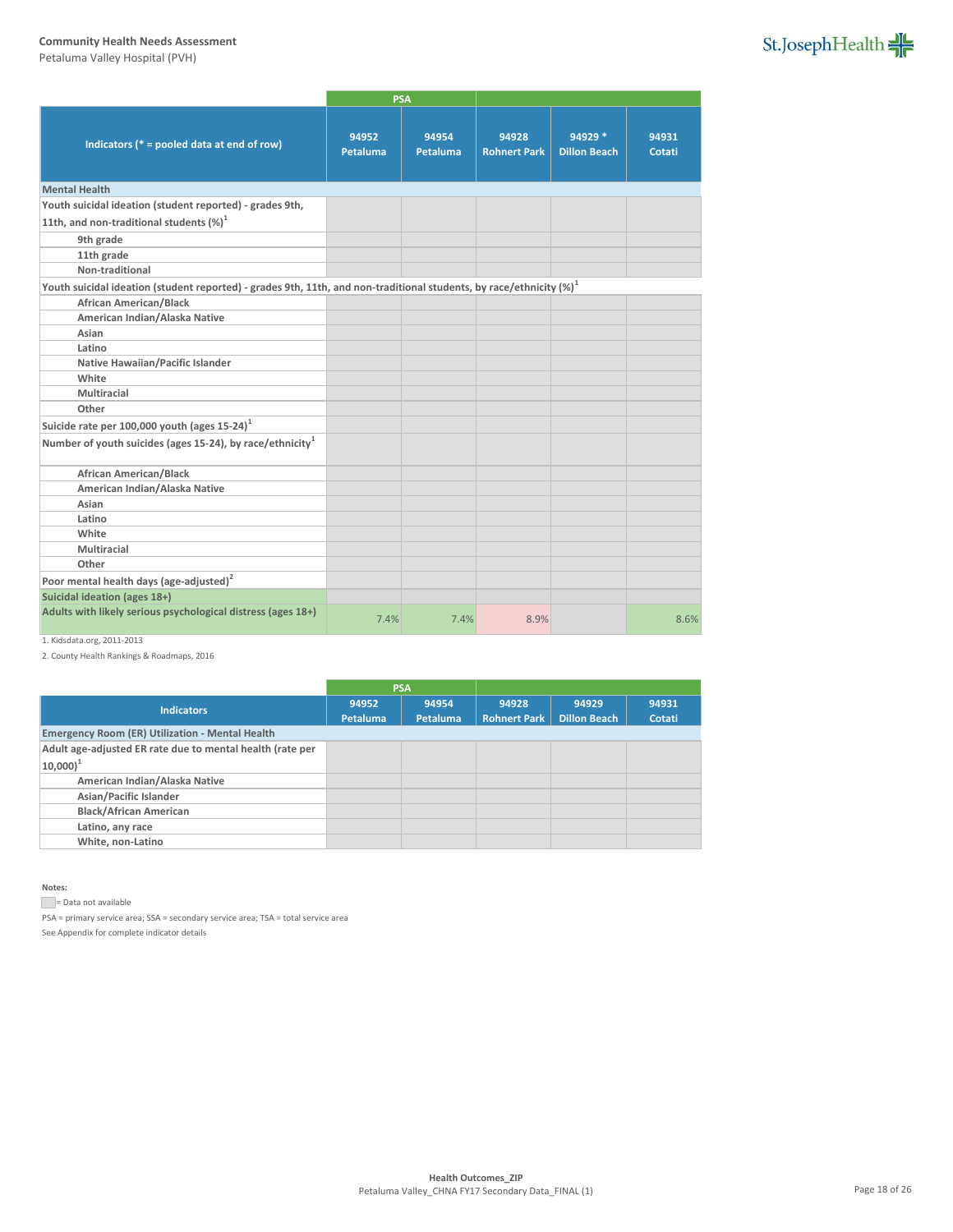CHIS NE

| PVH HEALTH OUTCOMES PROFILE - DETAIL          | <b>SSA</b>                  |                            |                    |                           |                             |
|-----------------------------------------------|-----------------------------|----------------------------|--------------------|---------------------------|-----------------------------|
| Indicators ( $* =$ pooled data at end of row) | 94937 *<br><b>Inverness</b> | 94940 *<br><b>Marshall</b> | 94951<br>Penngrove | 94971 *<br><b>Tomales</b> | 94972<br><b>Valley Ford</b> |
| Morbidity                                     |                             |                            |                    |                           |                             |
| Fair or poor health (ages 0-17)               |                             |                            |                    |                           |                             |
| Fair or poor health (ages 18-64)              |                             |                            | 18.8%              |                           |                             |
| Fair or poor health (ages 65+)                |                             |                            |                    |                           |                             |
| Poor physical health days <sup>1</sup>        |                             |                            |                    |                           |                             |
| Disabled population $(\%)^2$                  | 11.9%                       | 41.2%                      | 13.0%              | 8.6%                      | 0.0%                        |
| Percent of population ages 0-4                | 0.0%                        |                            | 0.0%               | 0.0%                      |                             |
| Percent of population ages 5-17               | 0.0%                        |                            | 2.6%               | 0.0%                      |                             |
| Percent of population ages 18-64              | 7.8%                        | 26.2%                      | 6.2%               | 5.3%                      | 0.0%                        |
| Percent of population ages 65+                | 24.2%                       | 71.9%                      | 44.3%              | 31.0%                     |                             |
| Low-birth weight (< 2500 grams) $(\%)^3$      |                             |                            | 3.2%               |                           |                             |

1. County Health Rankings & Roadmaps, 2016

2. U.S. Census Bureau American FactFinder, 2010 - 2014

3. California Department of Public Health, 2012

|                                               | <b>SSA</b>                  |                            |                    |                           |                             |
|-----------------------------------------------|-----------------------------|----------------------------|--------------------|---------------------------|-----------------------------|
| Indicators ( $* =$ pooled data at end of row) | 94937 *<br><b>Inverness</b> | 94940 *<br><b>Marshall</b> | 94951<br>Penngrove | 94971 *<br><b>Tomales</b> | 94972<br><b>Valley Ford</b> |
| <b>Chronic Conditions</b>                     |                             |                            |                    |                           |                             |
| Ever diagnosed with asthma (ages 1-17)        |                             |                            |                    |                           |                             |
| Ever diagnosed with asthma (ages 18+)         |                             |                            | 14.0%              |                           |                             |
| Ever diagnosed with diabetes (ages 18+)       |                             |                            | 8.7%               |                           |                             |
| Pre-diabetes (ages $18+$ ) (%) <sup>1</sup>   |                             |                            |                    |                           |                             |
| Ever diagnosed with heart disease (ages 18+)  |                             |                            | 8.4%               |                           |                             |

1. UCLA Center for Health Policy Research, 2013-2014

|                                                            |                  | <b>SSA</b>      |                  |                |                    |
|------------------------------------------------------------|------------------|-----------------|------------------|----------------|--------------------|
| <b>Indicators</b>                                          | 94937            | 94940           | 94951            | 94971          | 94972              |
|                                                            | <b>Inverness</b> | <b>Marshall</b> | <b>Penngrove</b> | <b>Tomales</b> | <b>Valley Ford</b> |
| Cancer Rates (Age-adjusted rates per 100,000) <sup>1</sup> |                  |                 |                  |                |                    |
| Breast cancer incidence (females only)                     |                  |                 |                  |                |                    |
| White (non-Latino)                                         |                  |                 |                  |                |                    |
| Black (non-Latino)                                         |                  |                 |                  |                |                    |
| Latino                                                     |                  |                 |                  |                |                    |
| Asian/Pacific Islander (non-Latino)                        |                  |                 |                  |                |                    |
| Cervical cancer incidence                                  |                  |                 |                  |                |                    |
| White (non-Latino)                                         |                  |                 |                  |                |                    |
| <b>Black (non-Latino)</b>                                  |                  |                 |                  |                |                    |
| Latino                                                     |                  |                 |                  |                |                    |
| Asian/Pacific Islander (non-Latino)                        |                  |                 |                  |                |                    |
| Colorectal cancer incidence                                |                  |                 |                  |                |                    |
| White (non-Latino)                                         |                  |                 |                  |                |                    |
| <b>Black (non-Latino)</b>                                  |                  |                 |                  |                |                    |
| Latino                                                     |                  |                 |                  |                |                    |
| Asian/Pacific Islander (non-Latino)                        |                  |                 |                  |                |                    |
| Lung and Bronchus cancer incidence                         |                  |                 |                  |                |                    |
| White (non-Latino)                                         |                  |                 |                  |                |                    |
| <b>Black (non-Latino)</b>                                  |                  |                 |                  |                |                    |
| Latino                                                     |                  |                 |                  |                |                    |
| Asian/Pacific Islander (non-Latino)                        |                  |                 |                  |                |                    |
| Oral Cavity and Pharynx cancer incidence                   |                  |                 |                  |                |                    |
| White (non-Latino)                                         |                  |                 |                  |                |                    |
| <b>Black (non-Latino)</b>                                  |                  |                 |                  |                |                    |
| Latino                                                     |                  |                 |                  |                |                    |
| Asian/Pacific Islander (non-Latino)                        |                  |                 |                  |                |                    |
| Prostate cancer incidence                                  |                  |                 |                  |                |                    |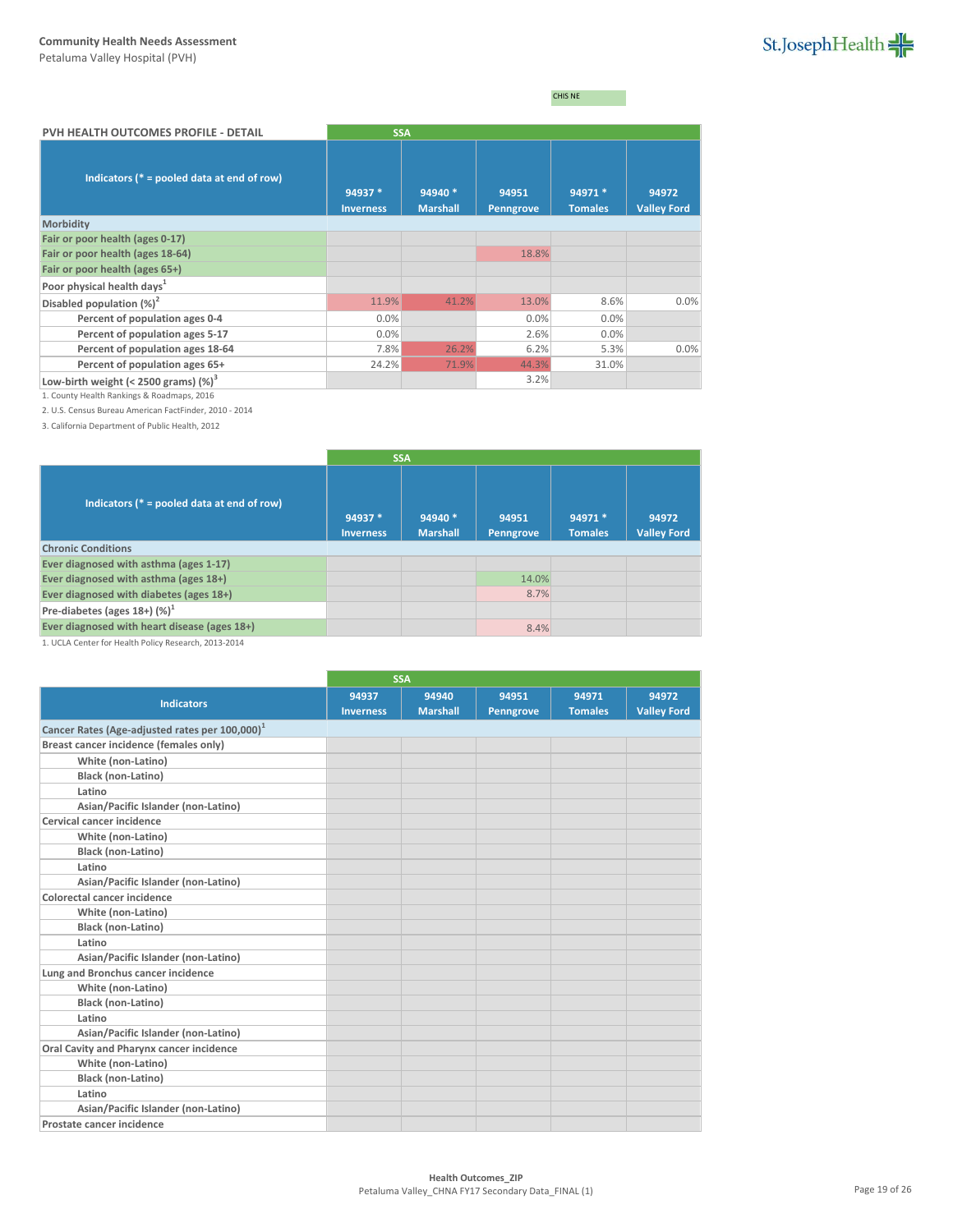Petaluma Valley Hospital (PVH)



| White (non-Latino)                  |  |  |  |
|-------------------------------------|--|--|--|
| <b>Black (non-Latino)</b>           |  |  |  |
| Latino                              |  |  |  |
| Asian/Pacific Islander (non-Latino) |  |  |  |

1. Cancer Incidence and Mortality Inquiry System, 2009-2013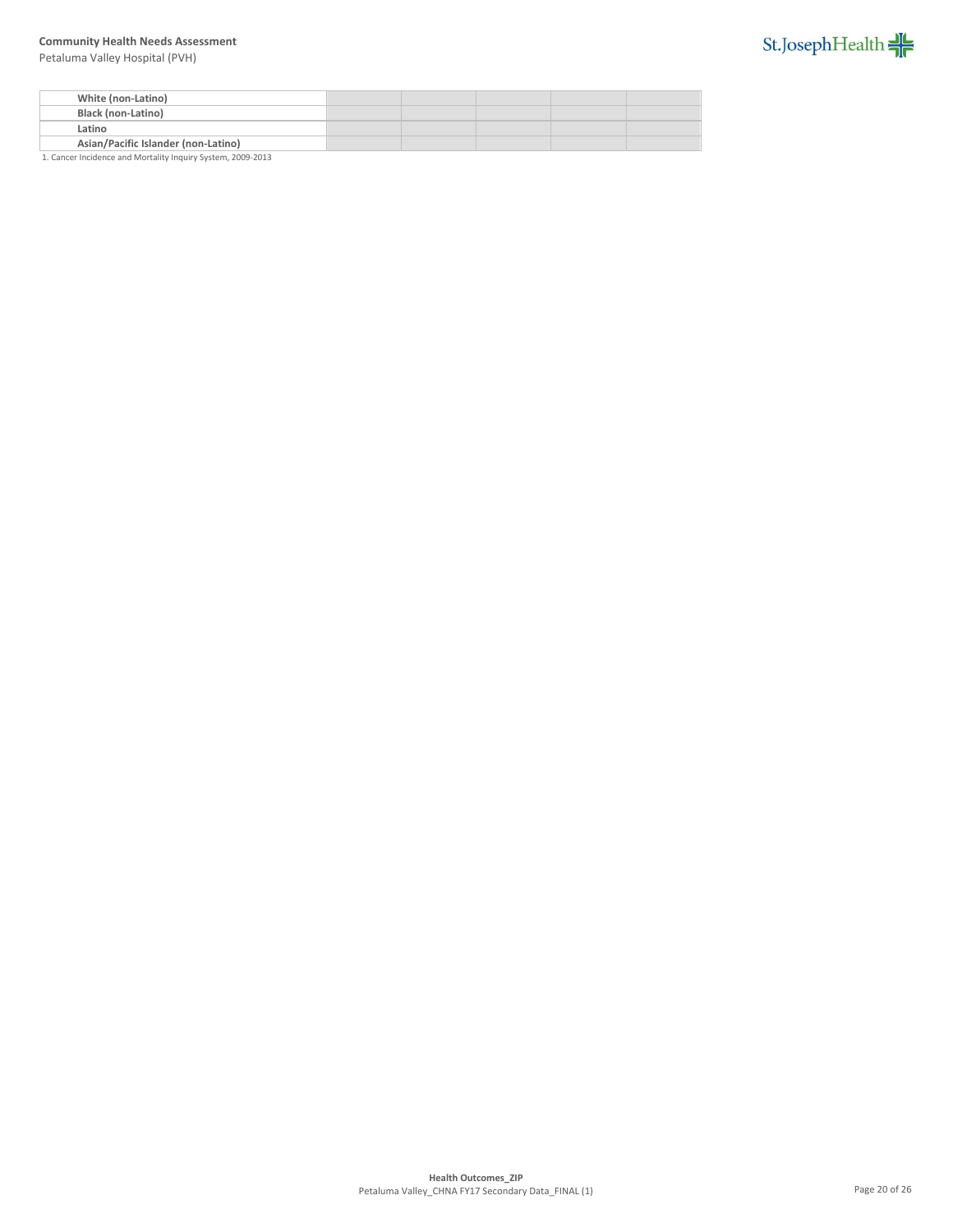Petaluma Valley Hospital (PVH)

|                                                                       |                             | <b>SSA</b>                 |                    |                           |                             |
|-----------------------------------------------------------------------|-----------------------------|----------------------------|--------------------|---------------------------|-----------------------------|
| Indicators ( $* =$ pooled data at end of row)                         | 94937 *<br><b>Inverness</b> | 94940 *<br><b>Marshall</b> | 94951<br>Penngrove | 94971 *<br><b>Tomales</b> | 94972<br><b>Valley Ford</b> |
| <b>Mental Health</b>                                                  |                             |                            |                    |                           |                             |
| Youth suicidal ideation (student reported) - grades 9th,              |                             |                            |                    |                           |                             |
| 11th, and non-traditional students $(\%)^1$                           |                             |                            |                    |                           |                             |
| 9th grade                                                             |                             |                            |                    |                           |                             |
| 11th grade                                                            |                             |                            |                    |                           |                             |
| Non-traditional                                                       |                             |                            |                    |                           |                             |
| Youth suicidal ideation (student reported) - grades 9th, 11th         |                             |                            |                    |                           |                             |
| <b>African American/Black</b>                                         |                             |                            |                    |                           |                             |
| American Indian/Alaska Native                                         |                             |                            |                    |                           |                             |
| Asian                                                                 |                             |                            |                    |                           |                             |
| Latino                                                                |                             |                            |                    |                           |                             |
| Native Hawaiian/Pacific Islander                                      |                             |                            |                    |                           |                             |
| White                                                                 |                             |                            |                    |                           |                             |
| Multiracial                                                           |                             |                            |                    |                           |                             |
| Other                                                                 |                             |                            |                    |                           |                             |
| Suicide rate per 100,000 youth (ages 15-24) <sup>1</sup>              |                             |                            |                    |                           |                             |
| Number of youth suicides (ages 15-24), by race/ethnicity <sup>1</sup> |                             |                            |                    |                           |                             |
| <b>African American/Black</b>                                         |                             |                            |                    |                           |                             |
| American Indian/Alaska Native                                         |                             |                            |                    |                           |                             |
| Asian                                                                 |                             |                            |                    |                           |                             |
| Latino                                                                |                             |                            |                    |                           |                             |
| White                                                                 |                             |                            |                    |                           |                             |
| Multiracial                                                           |                             |                            |                    |                           |                             |
| Other                                                                 |                             |                            |                    |                           |                             |
| Poor mental health days (age-adjusted) <sup>2</sup>                   |                             |                            |                    |                           |                             |
| Suicidal ideation (ages 18+)                                          |                             |                            |                    |                           |                             |
| Adults with likely serious psychological distress (ages 18+)          |                             |                            | 7.3%               |                           |                             |

# 1. Kidsdata.org, 2011-2013

2. County Health Rankings & Roadmaps, 2016

|                                                           |                  | <b>SSA</b>      |           |                |                    |
|-----------------------------------------------------------|------------------|-----------------|-----------|----------------|--------------------|
| <b>Indicators</b>                                         | 94937            | 94940           | 94951     | 94971          | 94972              |
|                                                           | <b>Inverness</b> | <b>Marshall</b> | Penngrove | <b>Tomales</b> | <b>Valley Ford</b> |
| <b>Emergency Room (ER) Utilization - Mental Health</b>    |                  |                 |           |                |                    |
| Adult age-adjusted ER rate due to mental health (rate per |                  |                 |           |                |                    |
| $ 10,000 ^{1}$                                            |                  |                 |           |                |                    |
| American Indian/Alaska Native                             |                  |                 |           |                |                    |
| Asian/Pacific Islander                                    |                  |                 |           |                |                    |
| <b>Black/African American</b>                             |                  |                 |           |                |                    |
| Latino, any race                                          |                  |                 |           |                |                    |
| White, non-Latino                                         |                  |                 |           |                |                    |
|                                                           |                  |                 |           |                |                    |

#### **Notes:**

Data not available

 $PSA = primary$  service area;  $SSA = secondary$  service area;  $TSA = total$  service

See Appendix for complete indicator details

St.JosephHealth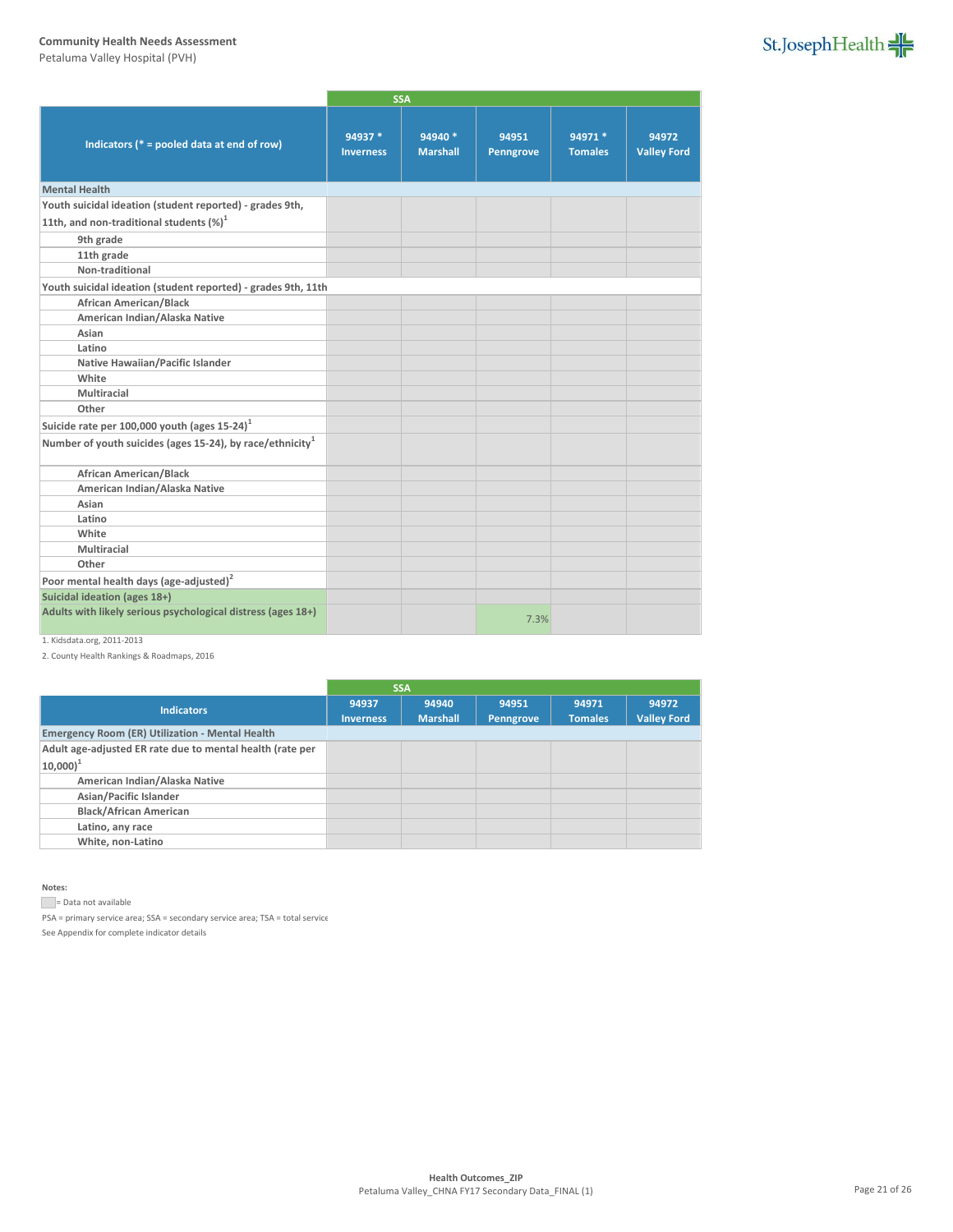St.JosephHealth

| <b>PVH HEALTH BEHAVIORS PROFILE - DETAIL</b>                |                   | <b>PSA</b>        |       |                                               |                 |                             | <b>SSA</b>                 |
|-------------------------------------------------------------|-------------------|-------------------|-------|-----------------------------------------------|-----------------|-----------------------------|----------------------------|
| Indicators ( $* =$ pooled data at end of row)               | 94952<br>Petaluma | 94954<br>Petaluma | 94928 | 94929 *<br><b>Rohnert Park   Dillon Beach</b> | 94931<br>Cotati | 94937 *<br><b>Inverness</b> | 94940 *<br><b>Marshall</b> |
| Overweight for ages 2-11 (weight ≥ 95th percentile)         | 10.4%             | 11.8%             | 11.3% |                                               | 10.5%           |                             |                            |
| Overweight or obese (BMI ≥ 85th percentile) (ages 12-17)    | 27.4%             | 31.7%             | 28.2% |                                               |                 |                             |                            |
| Obese (BMI $\geq$ 30) (ages 18+)                            | 23.4%             | 25.2%             | 24.3% |                                               | 24.5%           |                             |                            |
| Food environment index <sup>1</sup>                         |                   |                   |       |                                               |                 |                             |                            |
| Sugary drink consumption 1 or more times per day (ages 18+) | 11.4%             | 11.7%             | 11.8% |                                               | 11.5%           |                             |                            |
| Regular physical activity (ages 5-17)                       | 27.5%             | 23.2%             | 24.1% |                                               | 25.9%           |                             |                            |
| Walked at least 150 minutes (ages 18+)                      | 33.8%             | 34.0%             | 34.2% |                                               | 33.5%           |                             |                            |
| Number of newly diagnosed chlamydia cases per 100,000       |                   |                   |       |                                               |                 |                             |                            |
| population <sup>1</sup>                                     |                   |                   |       |                                               |                 |                             |                            |
| Percentage of births delivered by mothers ages <20 $(%)^2$  | 2.2%              | 3.1%              | 4.5%  |                                               |                 |                             |                            |

1. County Health Rankings & Roadmaps, 2016

2. California Department of Public Health, 2012

|                                                                                                                                               | <b>PSA</b>        |                   |                              |                                |                 | <b>SSA</b>                  |                            |
|-----------------------------------------------------------------------------------------------------------------------------------------------|-------------------|-------------------|------------------------------|--------------------------------|-----------------|-----------------------------|----------------------------|
| Indicators ( $* =$ pooled data at end of row)                                                                                                 | 94952<br>Petaluma | 94954<br>Petaluma | 94928<br><b>Rohnert Park</b> | 94929 *<br><b>Dillon Beach</b> | 94931<br>Cotati | 94937 *<br><b>Inverness</b> | 94940 *<br><b>Marshall</b> |
| Alcohol, Tobacco, and Substance Use                                                                                                           |                   |                   |                              |                                |                 |                             |                            |
| Current smoker (ages 18+)                                                                                                                     | 9.2%              | 9.2%              | 9.5%                         |                                | 9.6%            |                             |                            |
| Percentage of adults reporting binge or heavy drinking $(\%)^1$                                                                               |                   |                   |                              |                                |                 |                             |                            |
| Alcohol impaired driving deaths $(\%)^1$                                                                                                      |                   |                   |                              |                                |                 |                             |                            |
| Youth alcohol/drug use in the past month (student reported) - grades                                                                          |                   |                   |                              |                                |                 |                             |                            |
| 7th, 9th, 11th, and non-traditional students $(\%)^2$                                                                                         |                   |                   |                              |                                |                 |                             |                            |
| 7th grade                                                                                                                                     |                   |                   |                              |                                |                 |                             |                            |
| 9th grade                                                                                                                                     |                   |                   |                              |                                |                 |                             |                            |
| 11th grade                                                                                                                                    |                   |                   |                              |                                |                 |                             |                            |
| Non-traditional                                                                                                                               |                   |                   |                              |                                |                 |                             |                            |
| Youth alcohol/drug use in the past month (student reported) - grades 7th, 9th, 11th, and non-traditional students, by race/ethnicity $(\%)^2$ |                   |                   |                              |                                |                 |                             |                            |
| <b>African American/Black</b>                                                                                                                 |                   |                   |                              |                                |                 |                             |                            |
| American Indian/Alaska Native                                                                                                                 |                   |                   |                              |                                |                 |                             |                            |
| Asian                                                                                                                                         |                   |                   |                              |                                |                 |                             |                            |
| Latino                                                                                                                                        |                   |                   |                              |                                |                 |                             |                            |
| <b>Native Hawaiian/Pacific Islander</b>                                                                                                       |                   |                   |                              |                                |                 |                             |                            |
| White                                                                                                                                         |                   |                   |                              |                                |                 |                             |                            |
| Multiracial                                                                                                                                   |                   |                   |                              |                                |                 |                             |                            |
| Other                                                                                                                                         |                   |                   |                              |                                |                 |                             |                            |

1. County Health Rankings & Roadmaps, 2016

2. Kidsdata.org, 2011-2013

**Notes:**

= Data not available

PSA = primary service area; SSA = secondary service area; TSA = total service area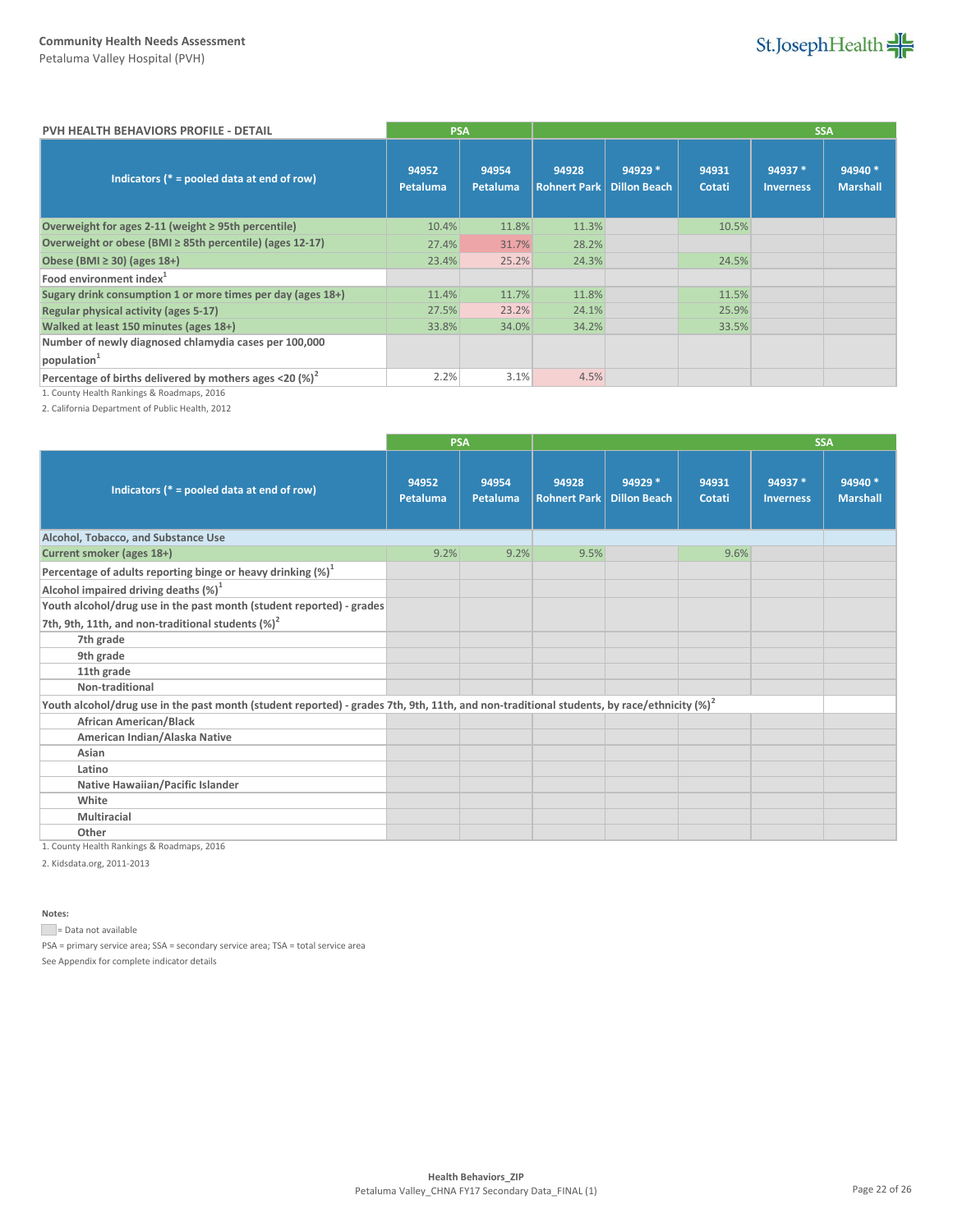

# CHIS NE

| PVH HEALTH BEHAVIORS PROFILE - DETAIL                       |                           |                           |                             |
|-------------------------------------------------------------|---------------------------|---------------------------|-----------------------------|
| Indicators ( $* =$ pooled data at end of row)               | 94951<br><b>Penngrove</b> | 94971 *<br><b>Tomales</b> | 94972<br><b>Valley Ford</b> |
| Overweight for ages 2-11 (weight $\geq$ 95th percentile)    |                           |                           |                             |
| Overweight or obese (BMI ≥ 85th percentile) (ages 12-17)    |                           |                           |                             |
| Obese (BMI $\geq$ 30) (ages 18+)                            | 23.2%                     |                           |                             |
| Food environment index <sup>1</sup>                         |                           |                           |                             |
| Sugary drink consumption 1 or more times per day (ages 18+) | 13.0%                     |                           |                             |
| Regular physical activity (ages 5-17)                       |                           |                           |                             |
| Walked at least 150 minutes (ages 18+)                      | 32.1%                     |                           |                             |
| Number of newly diagnosed chlamydia cases per 100,000       |                           |                           |                             |
| population <sup>1</sup>                                     |                           |                           |                             |
| Percentage of births delivered by mothers ages <20 $(%)^2$  | 3.2%                      |                           | 20.0%                       |

1. County Health Rankings & Roadmaps, 2016

2. California Department of Public Health, 2012

| Indicators ( $* =$ pooled data at end of row)                                                                                 | 94951<br><b>Penngrove</b> | 94971 *<br><b>Tomales</b> | 94972<br><b>Valley Ford</b> |
|-------------------------------------------------------------------------------------------------------------------------------|---------------------------|---------------------------|-----------------------------|
| Alcohol, Tobacco, and Substance Use                                                                                           |                           |                           |                             |
| Current smoker (ages 18+)                                                                                                     | 9.7%                      |                           |                             |
| Percentage of adults reporting binge or heavy drinking (%) <sup>1</sup>                                                       |                           |                           |                             |
| Alcohol impaired driving deaths $(\%)^1$                                                                                      |                           |                           |                             |
| Youth alcohol/drug use in the past month (student reported) - grades<br>7th, 9th, 11th, and non-traditional students $(\%)^2$ |                           |                           |                             |
| 7th grade                                                                                                                     |                           |                           |                             |
| 9th grade                                                                                                                     |                           |                           |                             |
| 11th grade                                                                                                                    |                           |                           |                             |
| Non-traditional                                                                                                               |                           |                           |                             |
| Youth alcohol/drug use in the past month (student reported) - grades                                                          |                           |                           |                             |
| <b>African American/Black</b>                                                                                                 |                           |                           |                             |
| American Indian/Alaska Native                                                                                                 |                           |                           |                             |
| Asian                                                                                                                         |                           |                           |                             |
| Latino                                                                                                                        |                           |                           |                             |
| Native Hawaiian/Pacific Islander                                                                                              |                           |                           |                             |
| White                                                                                                                         |                           |                           |                             |
| Multiracial                                                                                                                   |                           |                           |                             |
| Other                                                                                                                         |                           |                           |                             |

1. County Health Rankings & Roadmaps, 2016

2. Kidsdata.org, 2011-2013

**Notes:**

= Data not available

PSA = primary service area; SSA = secondary service area; TSA = total service area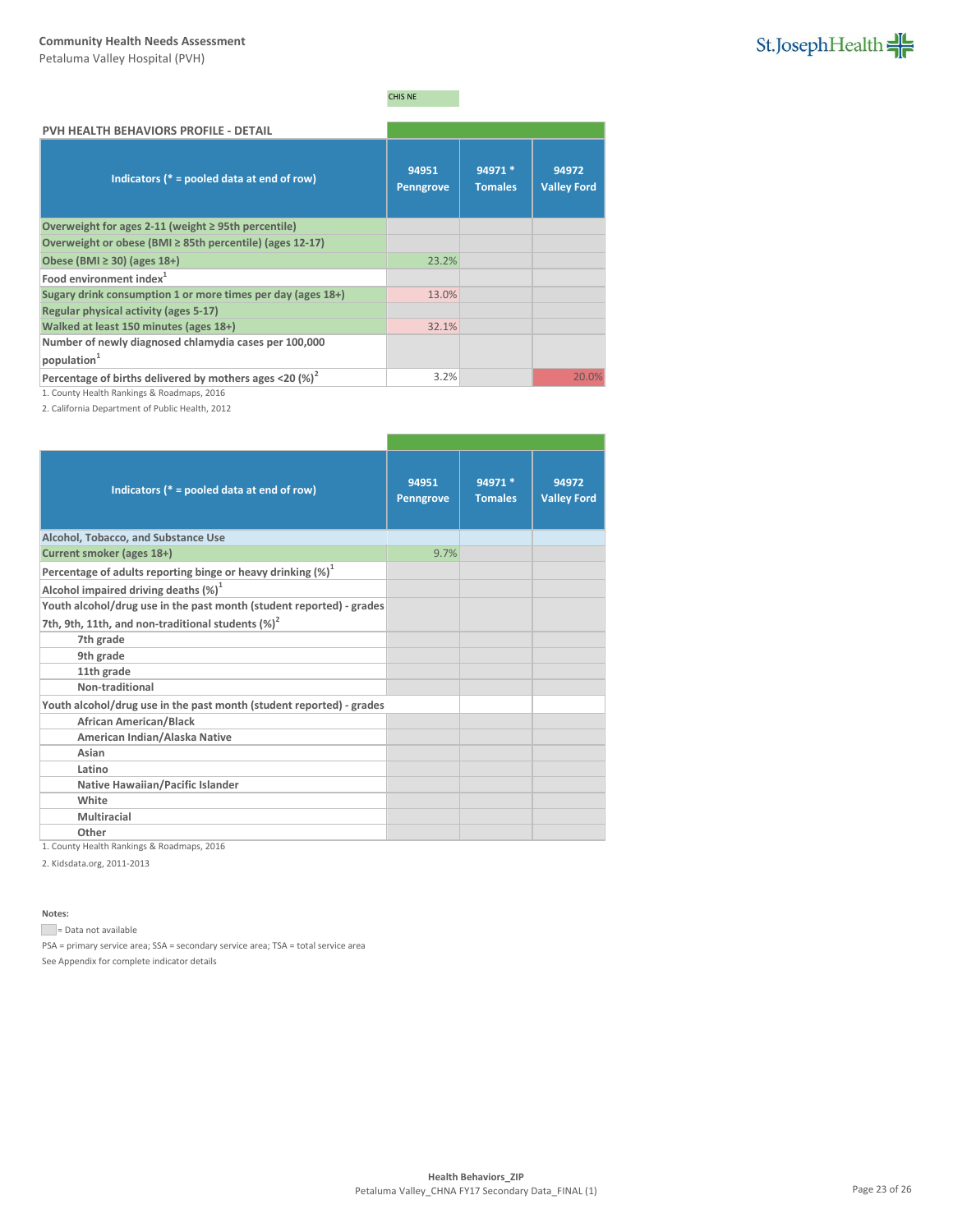Petaluma Valley Hospital (PVH)



CHIS NE

| PVH CLINICAL CARE PROFILE - DETAIL                             |                   | <b>PSA</b>        | <b>SSA</b>                             |                                          |                 |                             |                            |                    |
|----------------------------------------------------------------|-------------------|-------------------|----------------------------------------|------------------------------------------|-----------------|-----------------------------|----------------------------|--------------------|
| Indicators ( $* =$ pooled data at end of row)                  | 94952<br>Petaluma | 94954<br>Petaluma | 94928<br><b>Rohnert</b><br><b>Park</b> | 94929 *<br><b>Dillon</b><br><b>Beach</b> | 94931<br>Cotati | 94937 *<br><b>Inverness</b> | 94940 *<br><b>Marshall</b> | 94951<br>Penngrove |
| <b>Access to Care</b>                                          |                   |                   |                                        |                                          |                 |                             |                            |                    |
| Usual source of care                                           |                   |                   |                                        |                                          |                 |                             |                            |                    |
| Latino                                                         |                   |                   |                                        |                                          |                 |                             |                            |                    |
| <b>Yes</b>                                                     |                   |                   |                                        |                                          |                 |                             |                            |                    |
| <b>No</b>                                                      |                   |                   |                                        |                                          |                 |                             |                            |                    |
| <b>White (non-Latino)</b>                                      |                   |                   |                                        |                                          |                 |                             |                            |                    |
| <b>Yes</b>                                                     |                   |                   |                                        |                                          |                 |                             |                            |                    |
| <b>No</b>                                                      |                   |                   |                                        |                                          |                 |                             |                            |                    |
| Asian (non-Latino)                                             |                   |                   |                                        |                                          |                 |                             |                            |                    |
| Yes                                                            |                   |                   |                                        |                                          |                 |                             |                            |                    |
| <b>No</b>                                                      |                   |                   |                                        |                                          |                 |                             |                            |                    |
| Two or More Races (non-Latino)                                 |                   |                   |                                        |                                          |                 |                             |                            |                    |
| <b>Yes</b>                                                     |                   |                   |                                        |                                          |                 |                             |                            |                    |
| <b>No</b>                                                      |                   |                   |                                        |                                          |                 |                             |                            |                    |
| Uninsured (ages 0-17) (%)                                      |                   |                   | 1.7%                                   |                                          | 1.9%            |                             |                            |                    |
| Uninsured (ages 18-64) (%)                                     | 12.3%             | 13.1%             | 14.7%                                  |                                          | 13.5%           |                             |                            | 12.4%              |
| First trimester prenatal care (%) <sup>1</sup>                 | 90.6%             | 88.4%             | 86.1%                                  |                                          | 86.9%           |                             |                            | 90.3%              |
| Ratio of population to primary care physicians <sup>2</sup>    |                   |                   |                                        |                                          |                 |                             |                            |                    |
| Visited the dentist (ages 2-11)                                |                   |                   |                                        |                                          |                 |                             |                            |                    |
| Ratio of population to dentists <sup>2</sup>                   |                   |                   |                                        |                                          |                 |                             |                            |                    |
| Ratio of population to mental health providers <sup>2</sup>    |                   |                   |                                        |                                          |                 |                             |                            |                    |
| Ratio of population to PCPs other than physicians <sup>2</sup> |                   |                   |                                        |                                          |                 |                             |                            |                    |
| Delay prescriptions or medical services (ages 0-17)            | 10.5%             | 10.8%             | 11.6%                                  |                                          | 11.8%           |                             |                            |                    |
| Delay prescriptions or medical services (ages 18+)             | 24.5%             | 22.9%             | 24.4%                                  |                                          | 24.7%           |                             |                            | 23.1%              |
| Preventable hospital stays <sup>2</sup>                        |                   |                   |                                        |                                          |                 |                             |                            |                    |
| Mammography screenings (ages 30+)                              |                   |                   |                                        |                                          |                 |                             |                            |                    |
| Mammography screenings, female Medicare enrollees              |                   |                   |                                        |                                          |                 |                             |                            |                    |
| (ages 67-69) (%) <sup>2</sup>                                  |                   |                   |                                        |                                          |                 |                             |                            |                    |
|                                                                |                   |                   |                                        |                                          |                 |                             |                            |                    |

1. California Department of Public Health, 2012

2. County Health Rankings & Roadmaps, 2016

### **Notes:**

Data not available

PSA = primary service area; SSA = secondary service area; TSA = total service area

See Appendix for complete indicator details

1-1.9 percentage points worse than the TSA value

- 2-3.9 percentage points worse than the TSA value
- 4.0 or more percentage points worse than the TSA value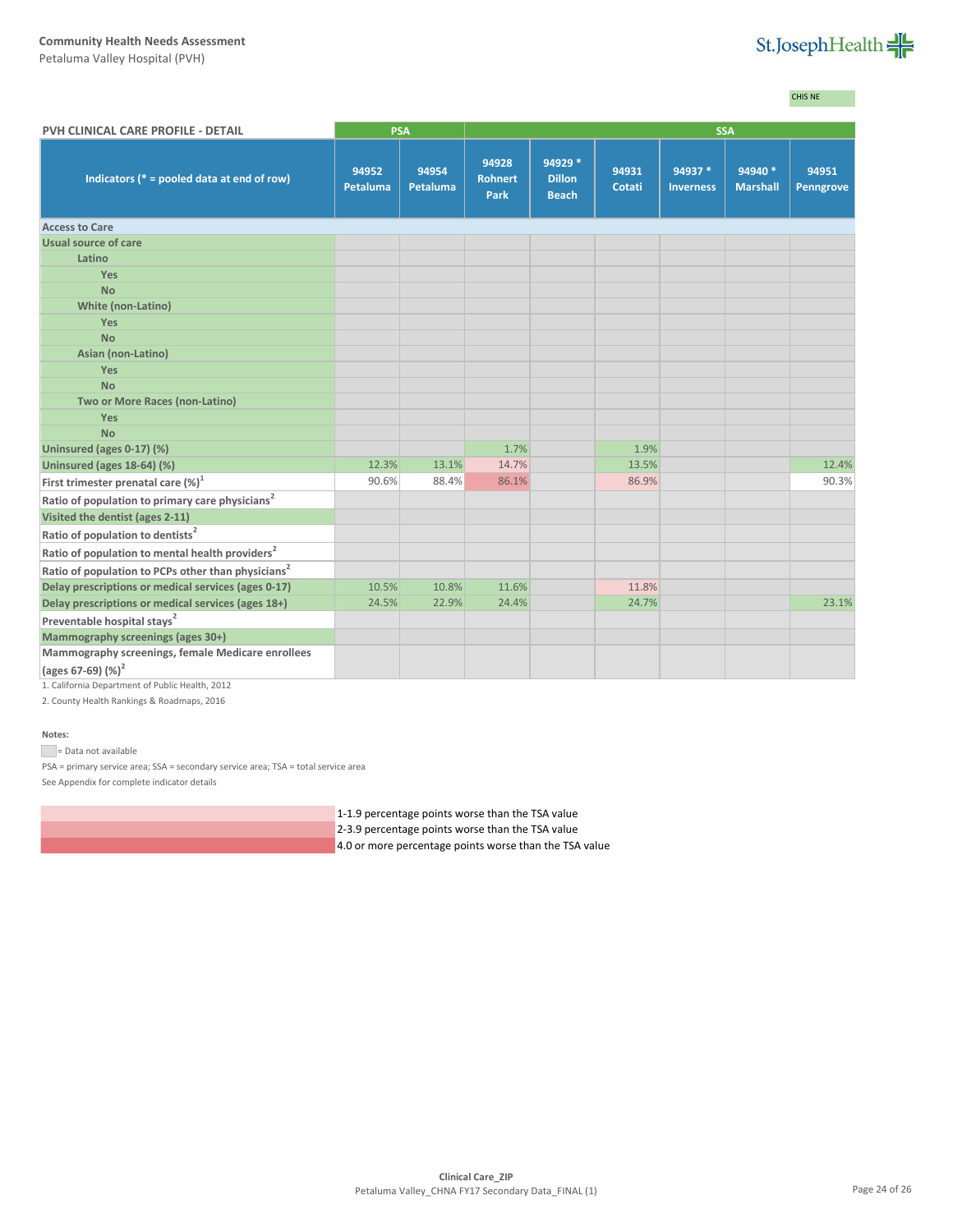

| PVH CLINICAL CARE PROFILE - DETAIL                             |                           |                             | <b>Pooled Data</b>                                                       |  |
|----------------------------------------------------------------|---------------------------|-----------------------------|--------------------------------------------------------------------------|--|
| Indicators ( $* =$ pooled data at end of row)                  | 94971 *<br><b>Tomales</b> | 94972<br><b>Valley Ford</b> | 94940 Marshall<br>94971 Tomales<br>94929 Dillon Beach<br>94937 Inverness |  |
| <b>Access to Care</b>                                          |                           |                             |                                                                          |  |
| Usual source of care                                           |                           |                             |                                                                          |  |
| Latino                                                         |                           |                             |                                                                          |  |
| <b>Yes</b>                                                     |                           |                             |                                                                          |  |
| <b>No</b>                                                      |                           |                             |                                                                          |  |
| <b>White (non-Latino)</b>                                      |                           |                             |                                                                          |  |
| Yes                                                            |                           |                             |                                                                          |  |
| <b>No</b>                                                      |                           |                             |                                                                          |  |
| Asian (non-Latino)                                             |                           |                             |                                                                          |  |
| Yes                                                            |                           |                             |                                                                          |  |
| <b>No</b>                                                      |                           |                             |                                                                          |  |
| Two or More Races (non-Latino)                                 |                           |                             |                                                                          |  |
| Yes                                                            |                           |                             |                                                                          |  |
| <b>No</b>                                                      |                           |                             |                                                                          |  |
| Uninsured (ages 0-17) (%)                                      |                           |                             |                                                                          |  |
| Uninsured (ages 18-64) (%)                                     |                           | 80.0%                       | 10.7%                                                                    |  |
| First trimester prenatal care $(\%)^1$                         |                           |                             |                                                                          |  |
| Ratio of population to primary care physicians <sup>2</sup>    |                           |                             |                                                                          |  |
| Visited the dentist (ages 2-11)                                |                           |                             |                                                                          |  |
| Ratio of population to dentists <sup>2</sup>                   |                           |                             |                                                                          |  |
| Ratio of population to mental health providers <sup>2</sup>    |                           |                             |                                                                          |  |
| Ratio of population to PCPs other than physicians <sup>2</sup> |                           |                             |                                                                          |  |
| Delay prescriptions or medical services (ages 0-17)            |                           |                             |                                                                          |  |
| Delay prescriptions or medical services (ages 18+)             |                           |                             | 21.7%                                                                    |  |
| Preventable hospital stays <sup>2</sup>                        |                           |                             |                                                                          |  |
| Mammography screenings (ages 30+)                              |                           |                             |                                                                          |  |
| Mammography screenings, female Medicare enrollees              |                           |                             |                                                                          |  |
| (ages 67-69) $(%)^2$                                           |                           |                             |                                                                          |  |

1. California Department of Public Health, 2012

2. County Health Rankings & Roadmaps, 2016

### **Notes:**

= Data not available

PSA = primary service area; SSA = secondary service area; TSA = total servi See Appendix for complete indicator details